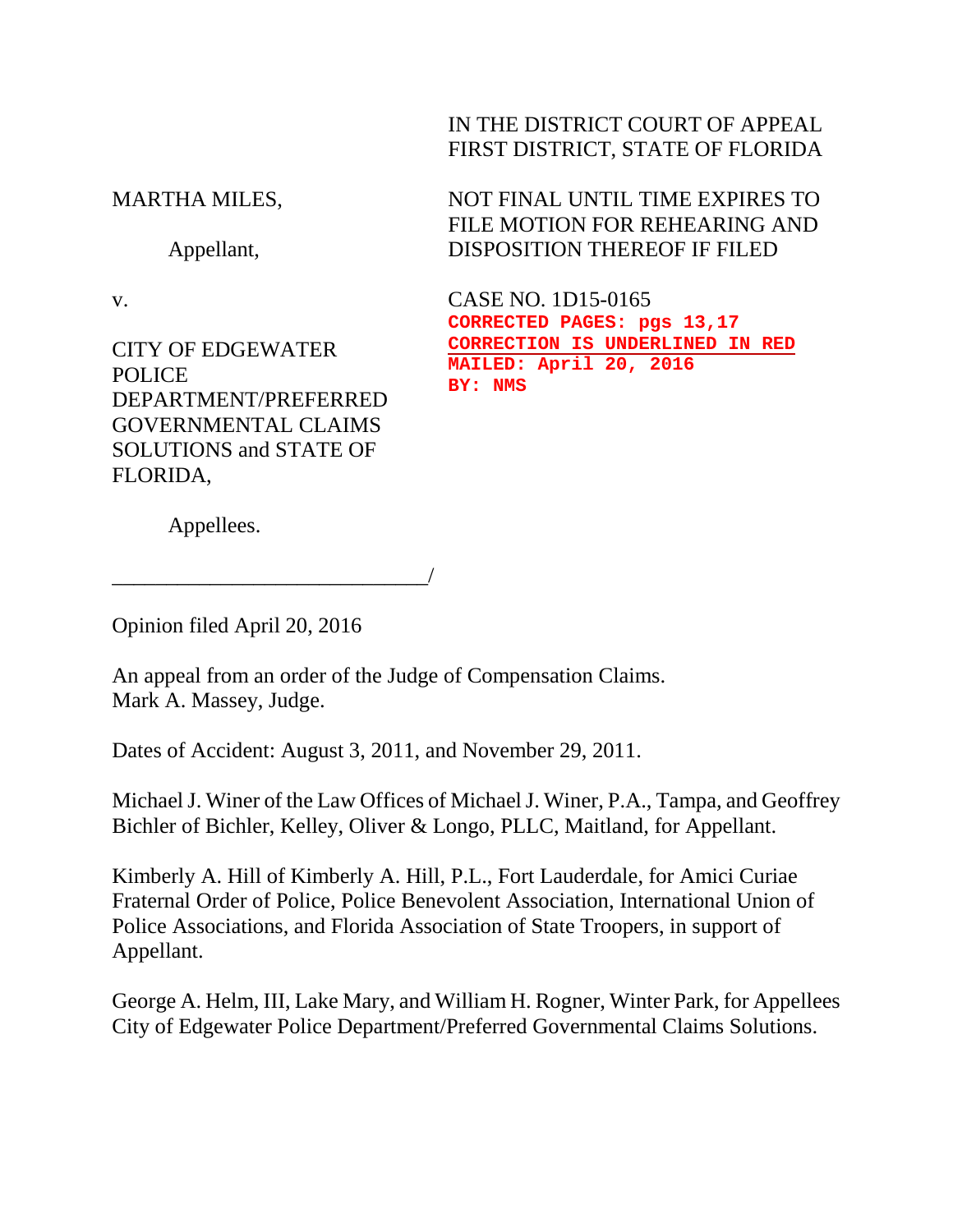Pamela Jo Bondi, Attorney General, Rachel Nordby, Deputy Solicitor General, Office of the Attorney General, Tallahassee, for Intervenor State of Florida.

## THOMAS, J.

In this workers' compensation appeal, Claimant, a law enforcement officer, appeals two orders of the Judge of Compensation Claims (JCC): the first order denied Claimant's motion to approve two attorney's fee retainer agreements – one agreement provided for payment of a \$1,500 retainer by Claimant's union, the Fraternal Order of Police Lodge 40 (FOP), and a second agreement provided that Claimant would pay her attorney an hourly fee once the \$1,500 is exhausted – and the other order on appeal determined that Claimant failed to establish she sustained a compensable injury. Claimant challenges the constitutionality of sections 440.105 and 440.34, Florida Statutes, which limit attorney's fees as applied to her. She argues these provisions infringe on her First Amendment rights protected under the United States Constitution.

We hold that the challenged provisions violate Claimant's First Amendment guarantees of free speech, freedom of association, and right to petition for redress. For the reasons that follow, we reverse the appealed orders, and remand for a new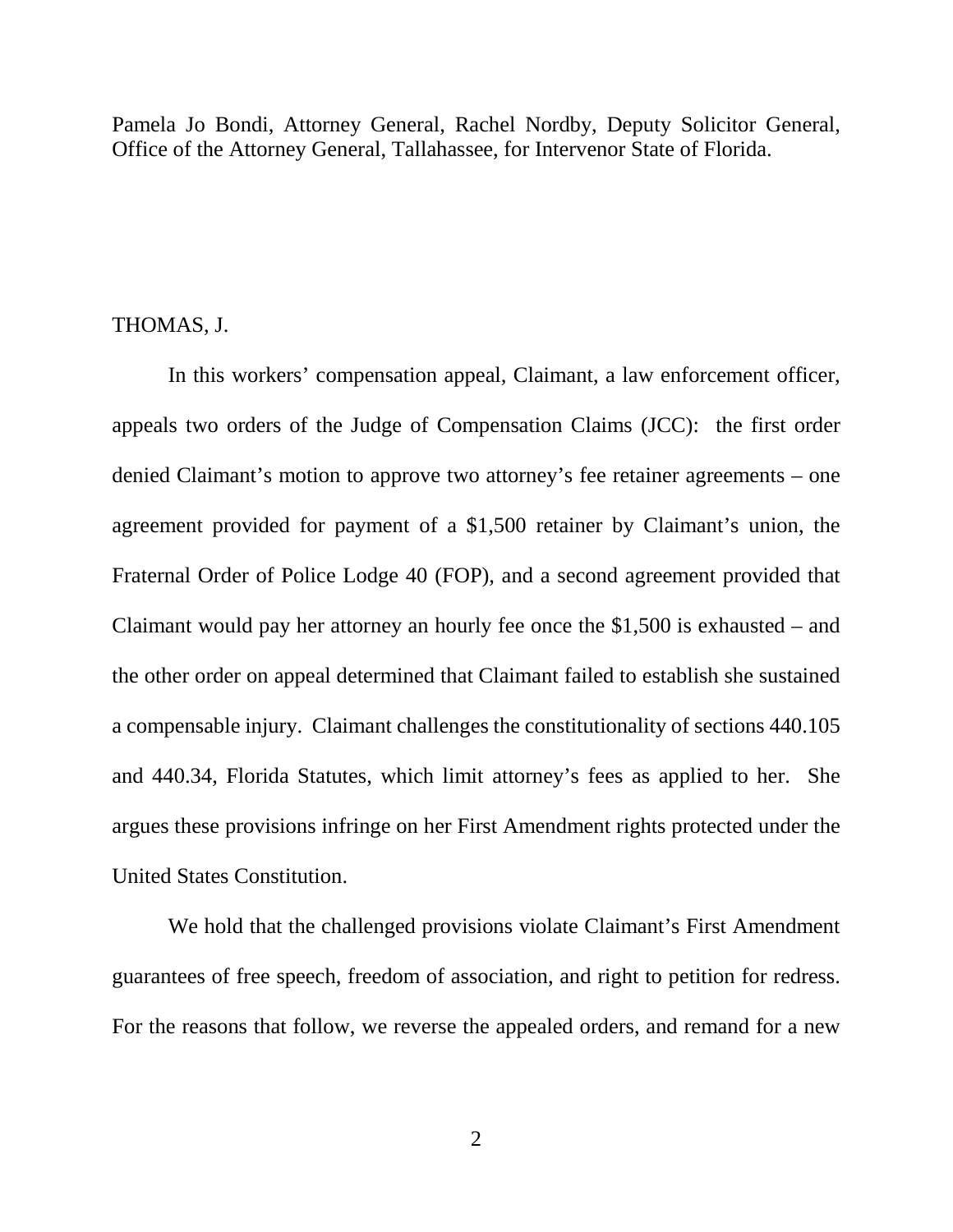hearing on the motion for approval of the retainer agreements and on Claimant's petitions for benefits.

# Factual and Procedural Background

Through counsel, Claimant filed two petitions for benefits. The first petition alleged she was exposed over time to chemicals related to methamphetamine production, which resulted in her becoming disabled on August 3, 2011. The second petition alleged she was exposed to an intense smell that prevented her from conducting any further investigation regarding a shoplifting case. The Employer/Carrier (E/C) filed Notices of Denial regarding both petitions, disputing occupational causation of Claimant's condition. Claimant voluntarily dismissed those petitions, and her attorney withdrew as counsel of record.

Thereafter, two retainer agreements were signed in this matter – one between Bichler, Kelley, Oliver & Longo, PLLC (the Firm) and the Fraternal Order of Police (FOP), and one between the Firm and Claimant. The agreement with the FOP provided that the FOP would pay the Firm a flat fee of \$1,500 to represent Claimant. In the retainer agreement signed by Claimant, she stated she understood the \$1,500 fee paid by the FOP would not be "sufficient compensation" if the Firm expended more than 15 hours representing her; accordingly, Claimant agreed to pay her attorney an hourly fee for all attorney time expended beyond 15 hours. Claimant acknowledged in the agreement that the Workers' Compensation Law prohibits such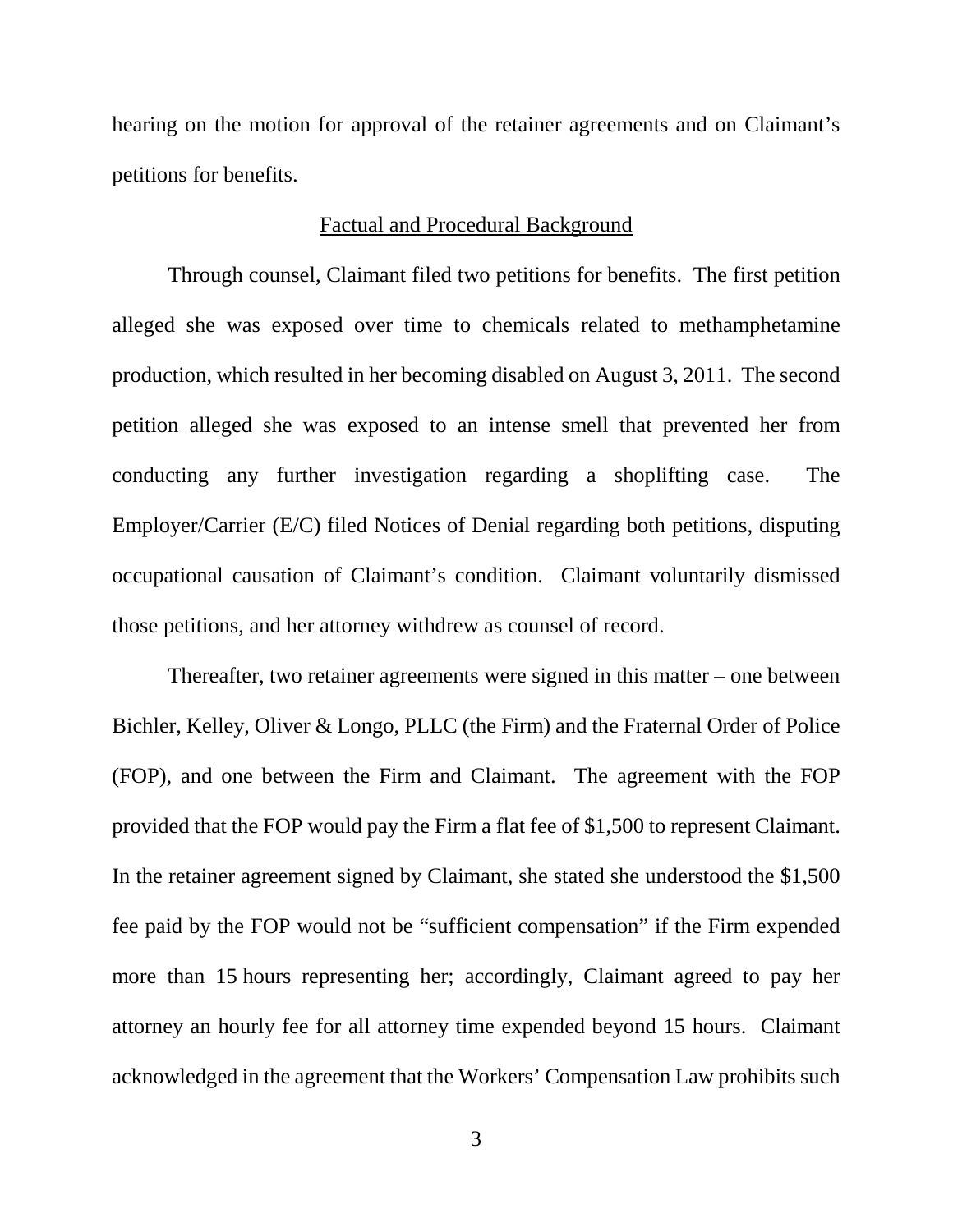a fee arrangement, and specifically waived those statutory prohibitions. Claimant further acknowledged that the Firm advised her of the extremely difficult legal burden she must carry in order to prevail, and stated she was entering into this agreement with the understanding she may not prevail.

In July 2013, Claimant's attorney filed two more petitions, each alleging a chemical exposure during an investigation, and in each instance seeking compensability of the exposure along with an award of attorney's fees and costs. The E/C filed a response, again asserting that these claims were the same that had previously been denied, and again disputing occupational causation of Claimant's condition.

In January 2014, Claimant's attorney filed a "Motion to Approve Attorney's Fee," seeking approval of both retainer agreements. Claimant's attorney alleged that because of the extensive litigation necessary to pursue an exposure claim, "it would not be economically feasible for the undersigned to continue on a purely contingent basis with fee restrictions as contained in Florida Statute § 440.34." The attorney certified that if the JCC denied the retainer fee, the Firm may have no choice but to withdraw.

An evidentiary hearing on the motion took place in July 2014. At the hearing, Claimant's attorney referenced the time-intensive nature of pursuing an exposure claim under the Workers' Compensation Law, asserting, "It is economically not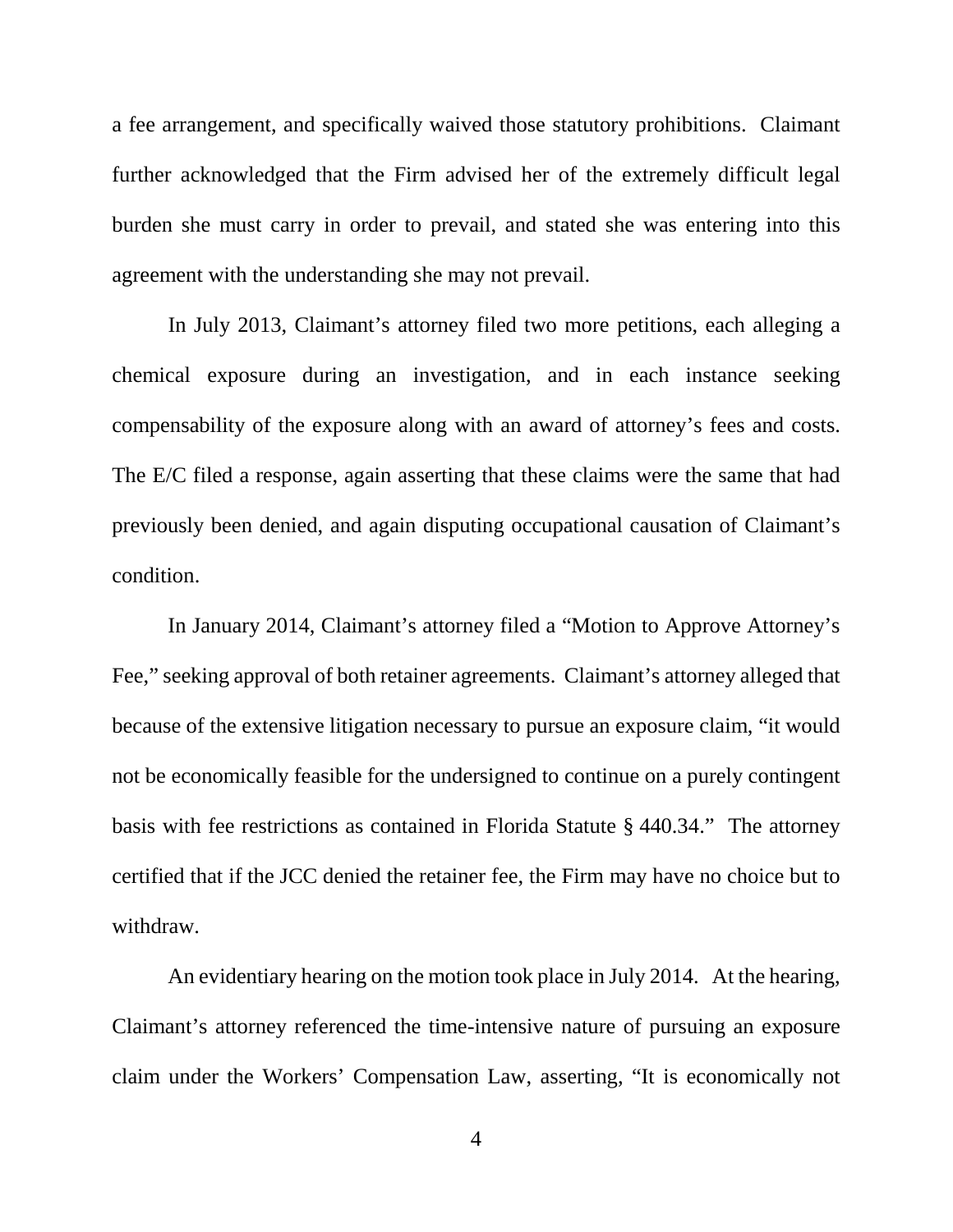feasible for our firm to continue to represent [Claimant] without being paid for it." Based on the fee restrictions contained in chapter 440 and the contingent nature of the fee, Claimant's attorney argued that "it is unreasonable to ask an attorney to basically work for free." The E/C represented that it was taking no position on the issue, because the fee request did not involve an E/C-paid fee.

After hearing argument, the JCC announced he was denying both retainer agreements as being contrary to the Workers' Compensation Law as it currently exists. In his written order, the JCC noted that the argument advanced was

not limited to the assertion that a guideline fee would be inadequate to compensate her attorney in the event she prevailed on the claim, which is the issue in Castellanos [v. Next Door Co., 124 So. 3d 392 (Fla. 1st DCA 2013)] and was also the issue in the Emma Murray [v. Mariner Health, 994 So. 2d 105 (Fla. 2008)] decision. Rather, claimant argues that the *contingent nature of the fee*, in and of itself, is what leads to the alleged economic infeasibility. This is a new and different argument altogether. To argue that a guideline fee would be inadequate to compensate an attorney in the event the attorney prevailed on the claim is one thing; to argue that the attorney should be paid up front for time spent, without having secured any benefits . . . is an entirely different proposition, and I can find no persuasive authority or reason to support it. . . .

It is not the province of a JCC to decide whether the law is fair or reasonable. Rather, it is the job of the JCC to apply the law as it exists. I find that the law as it currently exists does not allow for noncontingent, claimant-paid hourly fees for prosecution of a claim on the merits.

Thereafter, Claimant's attorney filed a motion to withdraw and to impress a

lien based on hours expended. Claimant's attorney explained that the agreement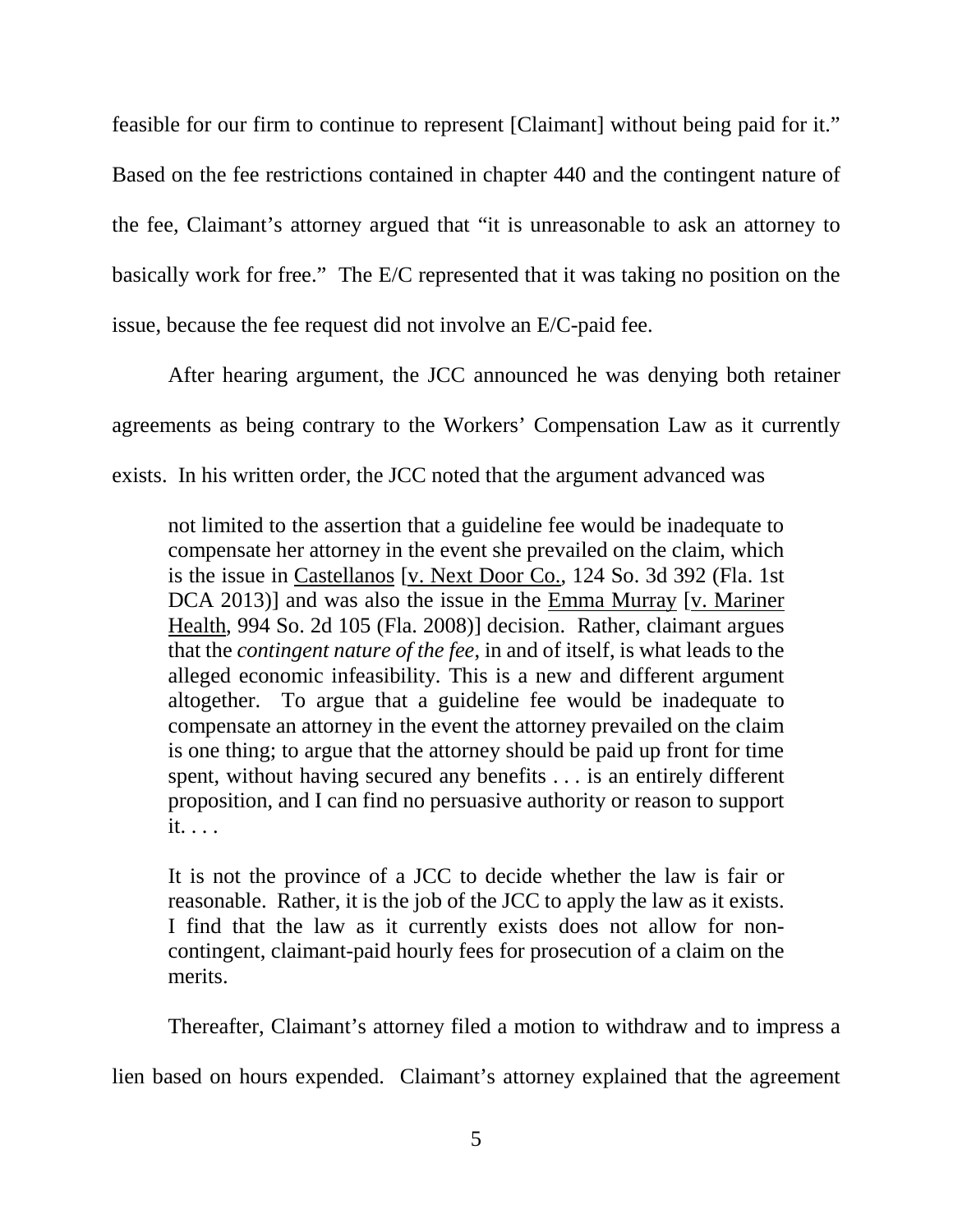extended to prosecution of claims on behalf of Claimant only if the contractual agreement was approved by the JCC. Further, "[t]he clear understanding between the Claimant and the undersigned counsel was that, should the contract for representation not be approved, then the undersigned counsel would have no choice but to withdraw as counsel of record." Claimant's attorney explained that a conflict of interest now arose, because Claimant wished to pursue the claims, but her counsel's continued representation of Claimant would create a financial hardship for her counsel, "as well as an undue burden on her ability to practice law and to zealously represent her other clients if she were to be forced to remain as counsel of record on these claims." Finally, Claimant's attorney advised that Claimant had been served with this motion to withdraw "and has indicated she does not object to same." The JCC granted the motion to withdraw and impress lien, finding that "claimant and claimant's counsel are in a position of conflict."

The merits hearing went forward, with Claimant appearing *pro se*. Claimant renewed her request that the JCC approve the retainer agreements which would allow her, and the FOP on her behalf, to retain the Firm to represent her. The JCC again advised that the Workers' Compensation Law does not permit payment of noncontingent hourly attorney's fees. Claimant's prior attorney, who was present as an observer, asked that the JCC take judicial notice of affidavits Claimant had obtained from attorneys in which they asserted they did not have time to take this case on a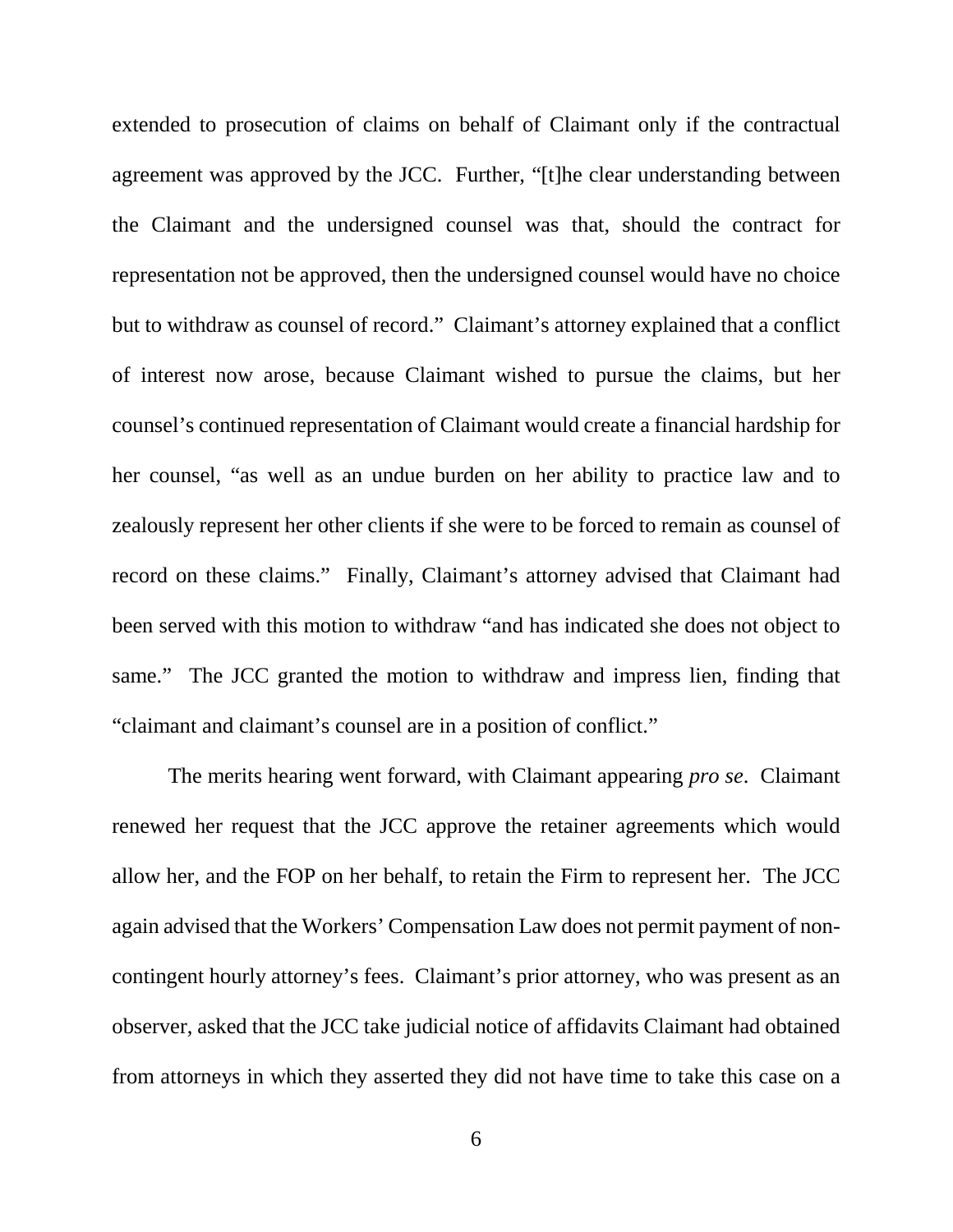contingency basis. The E/C objected on grounds the affidavits were not the sort of documents that would qualify for judicial notice and were not relevant to the merits of Claimant's exposure claims. The JCC excluded the affidavits, agreeing they related to the attorney's fee question that was the subject of an earlier hearing and should have been submitted at that time.

Next, Claimant argued for entitlement to medical benefits, including ongoing care, for her two dates of accident. The E/C responded that it was Claimant's burden, as she was a law enforcement officer, to prove by a preponderance of the evidence that she was exposed to a specific level of a specific substance and that the exposure actually caused her injury. See  $\S 112.1815(2)(a)1$ ., Fla. Stat. (2011) (providing that first responders must prove exposure to toxic substance by preponderance of evidence). The E/C maintained there was no evidence of a specific exposure and no medical evidence linking any exposure to Claimant's condition.

Claimant was sworn in and testified regarding what occurred on the two dates of accident. She testified that she became ill after each incident and lost time from work, but was eventually released to return to work. She testified that she received some medical treatment after the second exposure. On cross-examination, she testified she had been diagnosed with Chronic Obstructive Pulmonary Disease prior to the first date of accident and had seen her personal physician on three separate visits regarding this condition. Claimant agreed it was possible that at the time of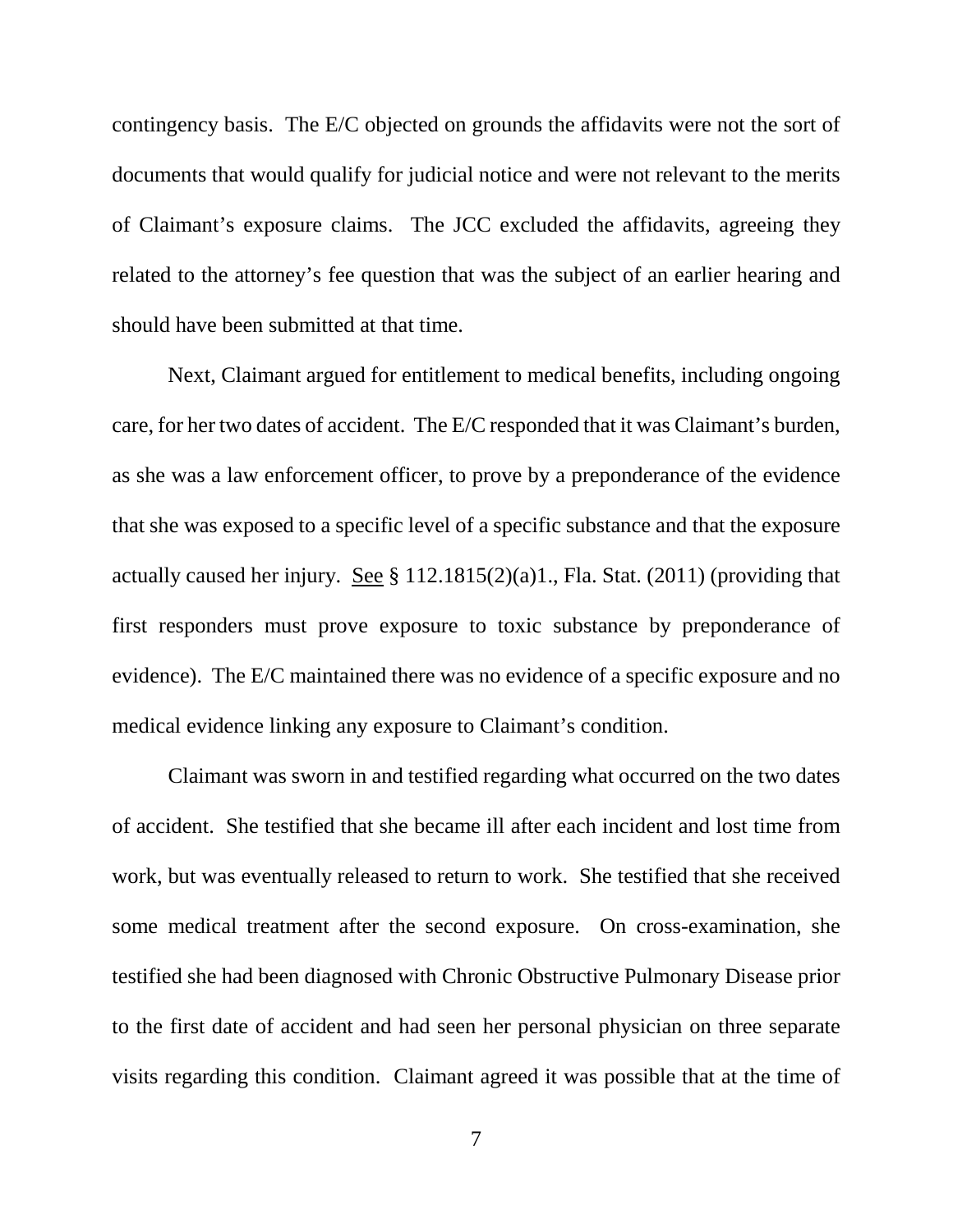the events she was a cigarette smoker, as she had stopped and started smoking many times. The E/C did not offer any exhibits or testimony from any witness.

In closing argument, Claimant asserted that losing a significant amount of work and requiring medical treatment for a short time after each event "would lead anyone to believe that there was something that occurred that was out of the ordinary from the individual normal health responses." The E/C noted that this case would have been difficult to prove, even with counsel. Because Claimant offered no evidence necessary to meet her burden of proof, the E/C asked that the JCC enter an order denying and dismissing her petitions for benefits with prejudice.

In his order, the JCC denied and dismissed both petitions, concluding:

In this case, claimant offered no evidence as to what the specific substance or substances were to which she was exposed. Further, she offered no evidence as to the levels to which she was exposed. Finally, she offered no evidence that the exposure she suffered can cause the injury or disease she complains of. Without such evidence, claimant cannot carry and has not carried her required burden of proof.

Claimant filed a motion for rehearing or motion to vacate the final compensation order, arguing, in relevant part, that the JCC erred in not allowing her to submit the affidavits she had secured from attorneys who declined to represent her. Claimant argued that this was new information and evidence which "related to the futility of trying to hire alternative counsel given the nature of her case. The evidence relates directly to constitutional concerns of Equal Protection, Due Process of Law, and First Amendment freedoms which are fundamental rights under both the State and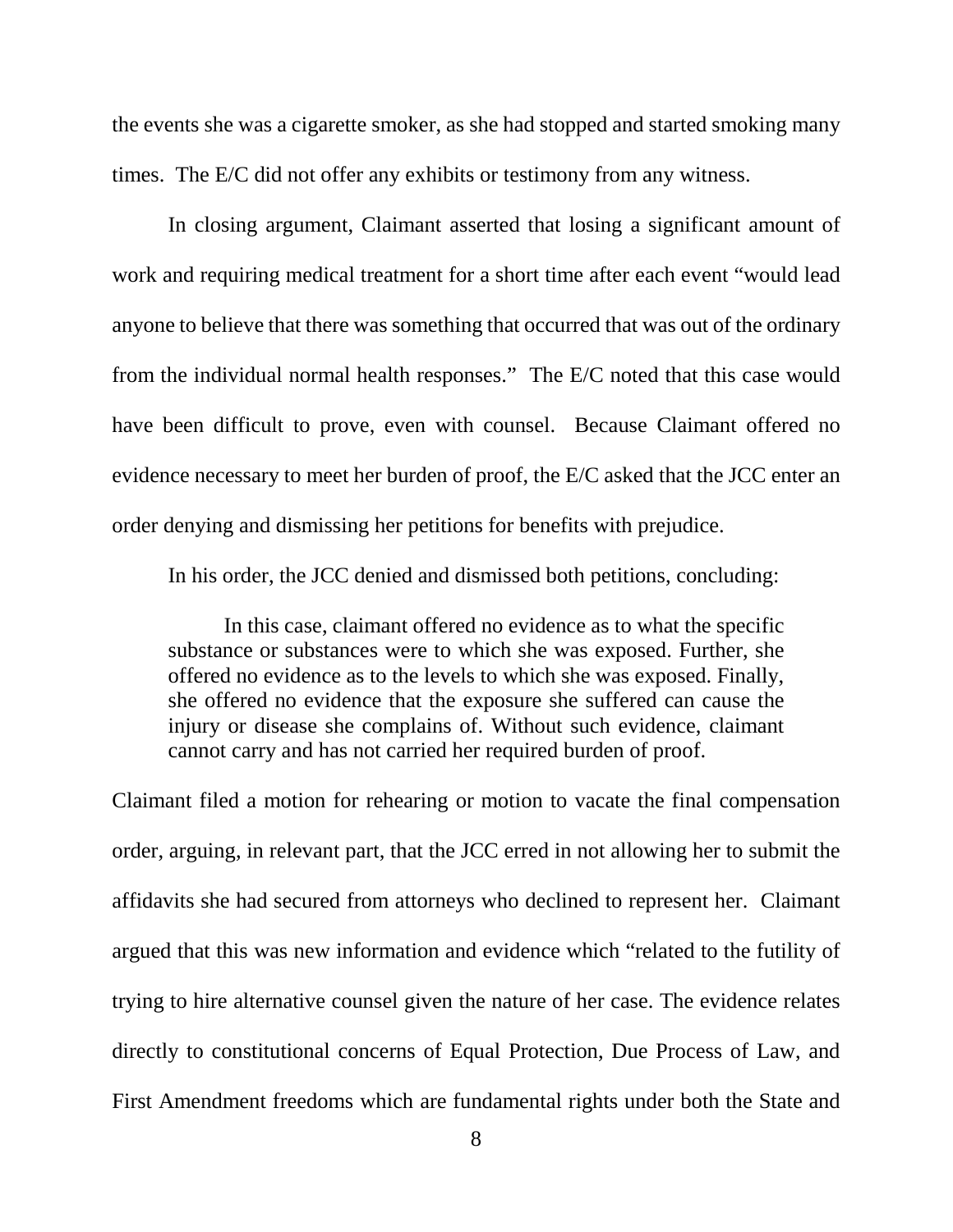Federal Constitutions." Claimant argued that she had the right "to build a record related to constitutional issues." The JCC denied the motion both on grounds it was untimely and on its merits. Notwithstanding that denial, the JCC allowed Claimant to supplement the record and accepted the affidavits as proffered exhibits, noting that even if he accepted them as evidence, his ruling would not change.

## Legal Background

Paragraph 440.105(3)(c), Florida Statutes (2011), provides that an attorney receiving a fee for services rendered in connection with proceedings under chapter 440 commits a first-degree misdemeanor, unless the fee is approved by a JCC. Subsection 440.34(1), Florida Statutes (2011), provides the JCC with the following limits on his or her ability to approve an attorney's fee:

A fee, gratuity, or other consideration may not be paid for a claimant in connection with any proceedings arising under this chapter, unless approved by the [JCC] or court having jurisdiction over such proceedings. Any attorney's fee approved by a [JCC] for benefits secured on behalf of a claimant must equal to 20 percent of the first \$5,000 of the amount of the benefits secured, 15 percent of the next \$5,000 of the amount of the benefits secured, 10 percent of the remaining amount of the benefits secured to be provided during the first 10 years after the date the claim is filed, and 5 percent of the benefits secured after 10 years. The [JCC] shall not approve a compensation order, a joint stipulation for lump-sum settlement, a stipulation or agreement between a claimant and his or her attorney, or any other agreement related to benefits under this chapter which provides for an attorney's fee in excess of the amount permitted by this section. The [JCC] is not required to approve any retainer agreement between the claimant and his or her attorney. The retainer agreement as to fees and costs may not be for compensation in excess of the amount allowed under this subsection or subsection (7).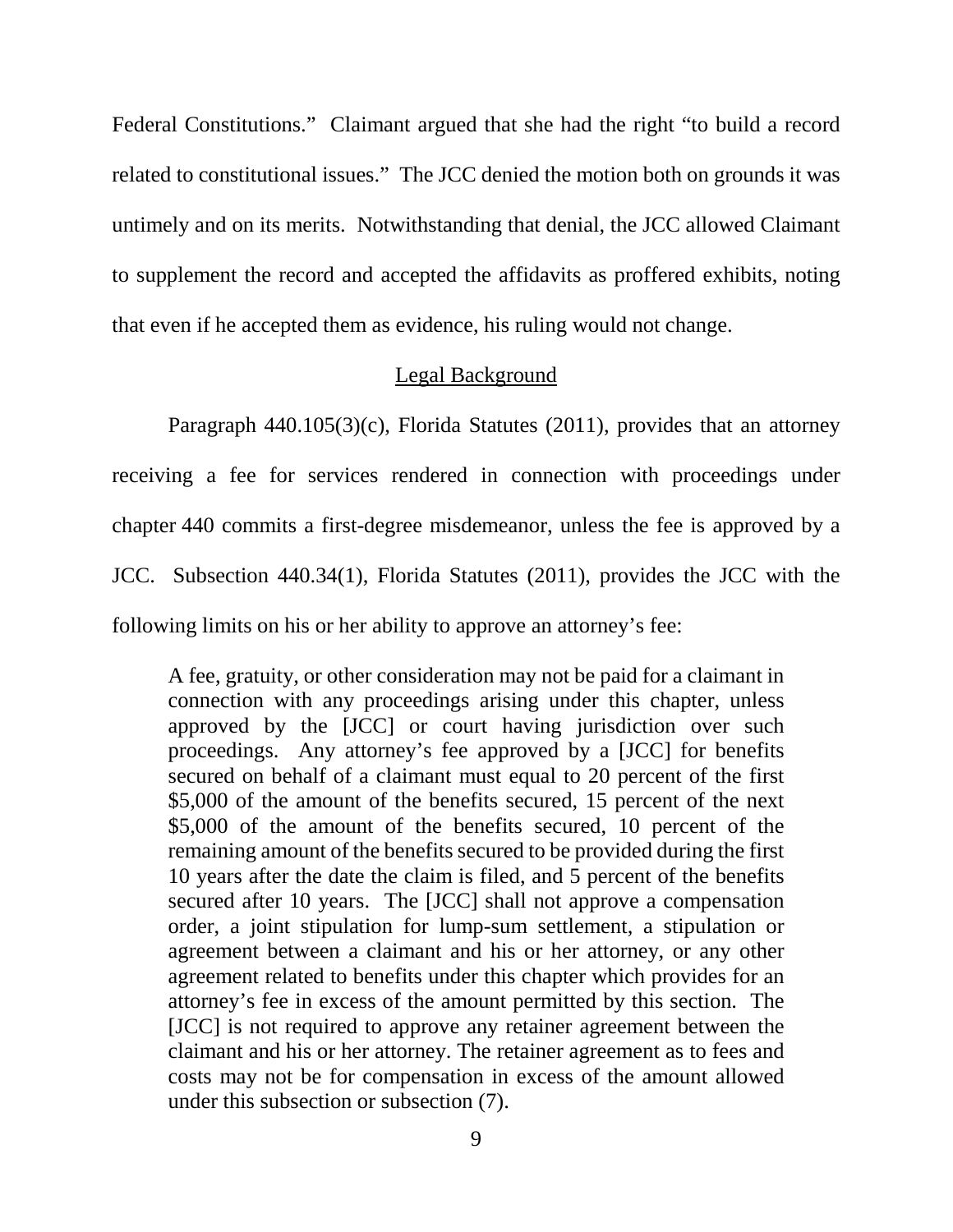Subsection 440.34(2) instructs the JCC to "consider only those benefits secured by the attorney" when awarding a fee. Thus, the relevant statutes impose a criminal penalty on any attorney who accepts a fee for providing legal representation to a workers' compensation claimant who may not successfully obtain benefits under chapter 440.

The First Amendment of the United States Constitution provides, in relevant part, that "Congress shall make no law . . . abridging the freedom of speech, or of the press; or the right of the people peaceably to assemble, and to petition the Government for a redress of grievances." Freedom of speech is "among the fundamental personal rights and liberties which are secured to all persons by the Fourteenth Amendment against abridgment by a state." Thornhill v. Ala., 310 U.S. 88, 95 (1940).

#### Standard of Review

An as-applied challenge, as raised here, is an argument that a law which is constitutional on its face is nonetheless unconstitutional as applied to a particular case or party, because of its discriminatory effects; in contrast, a facial challenge asserts that a statute always operates unconstitutionally. In a First Amendment challenge, "content-based speech restrictions will not survive strict scrutiny unless the government can show that the regulation promotes a compelling government interest and that it chooses the least restrictive means to further the articulated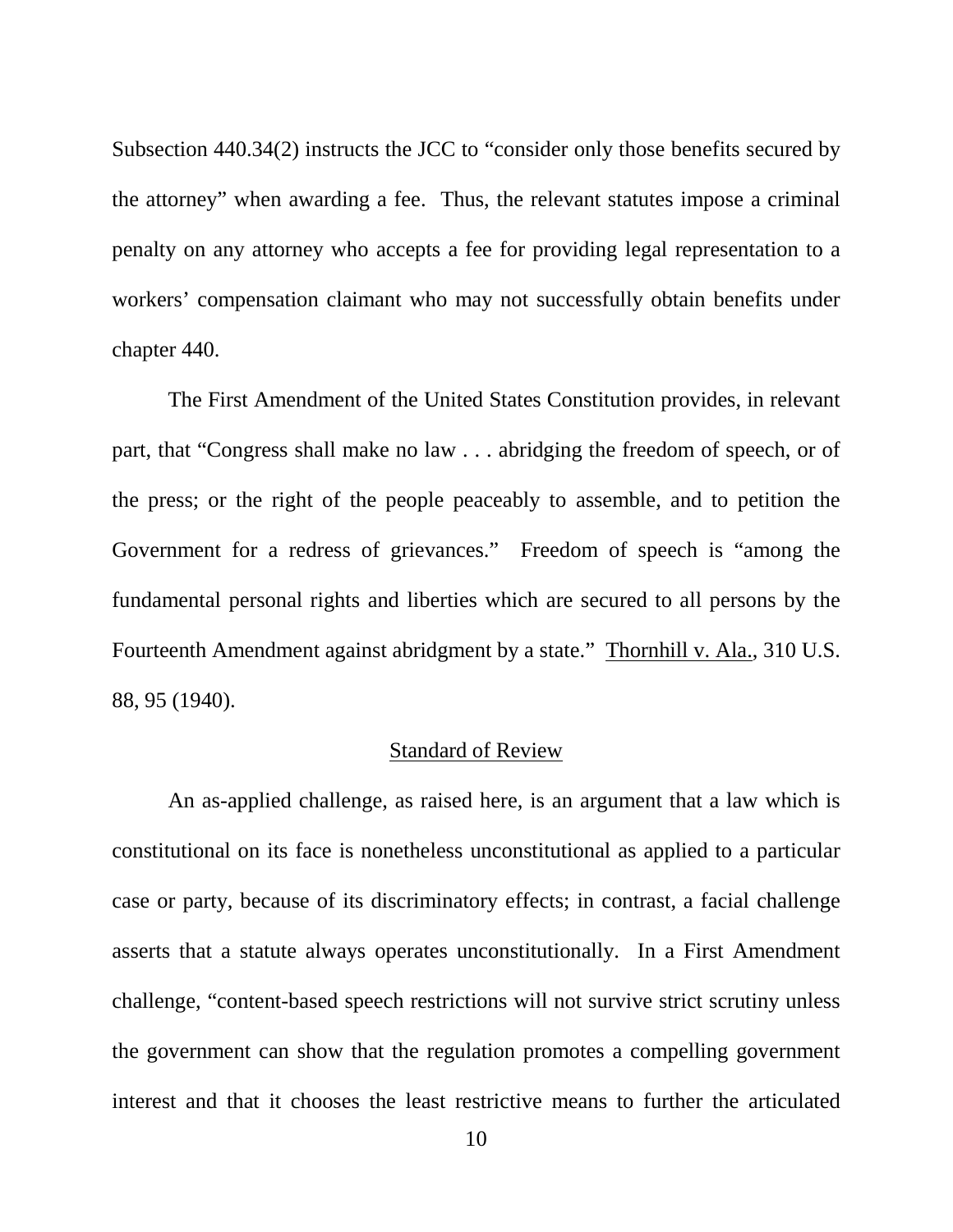interest." Cashatt v. State, 873 So. 2d 430, 434 (Fla. 1st DCA 2004) (citing Sable Commc'ns of Calif., Inc. v. Fed. Commc'ns Comm'n, 492 U.S. 115 (1989)). In Florida workers' compensation proceedings, constitutional challenges of any sort need not be preserved for appellate review, because JCCs lack jurisdiction to determine constitutionality. See B & B Steel Erectors v. Burnsed, 591 So. 2d 644, 647 (Fla. 1st DCA 1991) ("[W]e note that workers' compensation judges do not have the power to determine the constitutionality of a portion of the Workers' Compensation Act, and that such issues may be raised for the first time on appeal, without having been preserved below.").

Furthermore, the applicable legal test by which to review the legislation itself depends upon the particular claim. Because First Amendment rights are fundamental, "we apply strict scrutiny to section 440.34, regarding its effect on these First Amendment rights when taken in conjunction with section 440.105(3)(c)." Jacobson v. Se. Pers. Leasing, Inc., 113 So. 3d 1042, 1048 (Fla. 1st DCA 2013). "To survive strict scrutiny, a law '[a] must be necessary to promote a compelling governmental interest and [b] must be narrowly tailored to advance that interest,' and '[c] accomplishes its goal through the use of the least intrusive means."" Id. (quoting State <u>v. J.P.</u>, 907 So. 2d 1101, 1110 (Fla. 2004)). The applicable standard of "review," even though there is no constitutional ruling to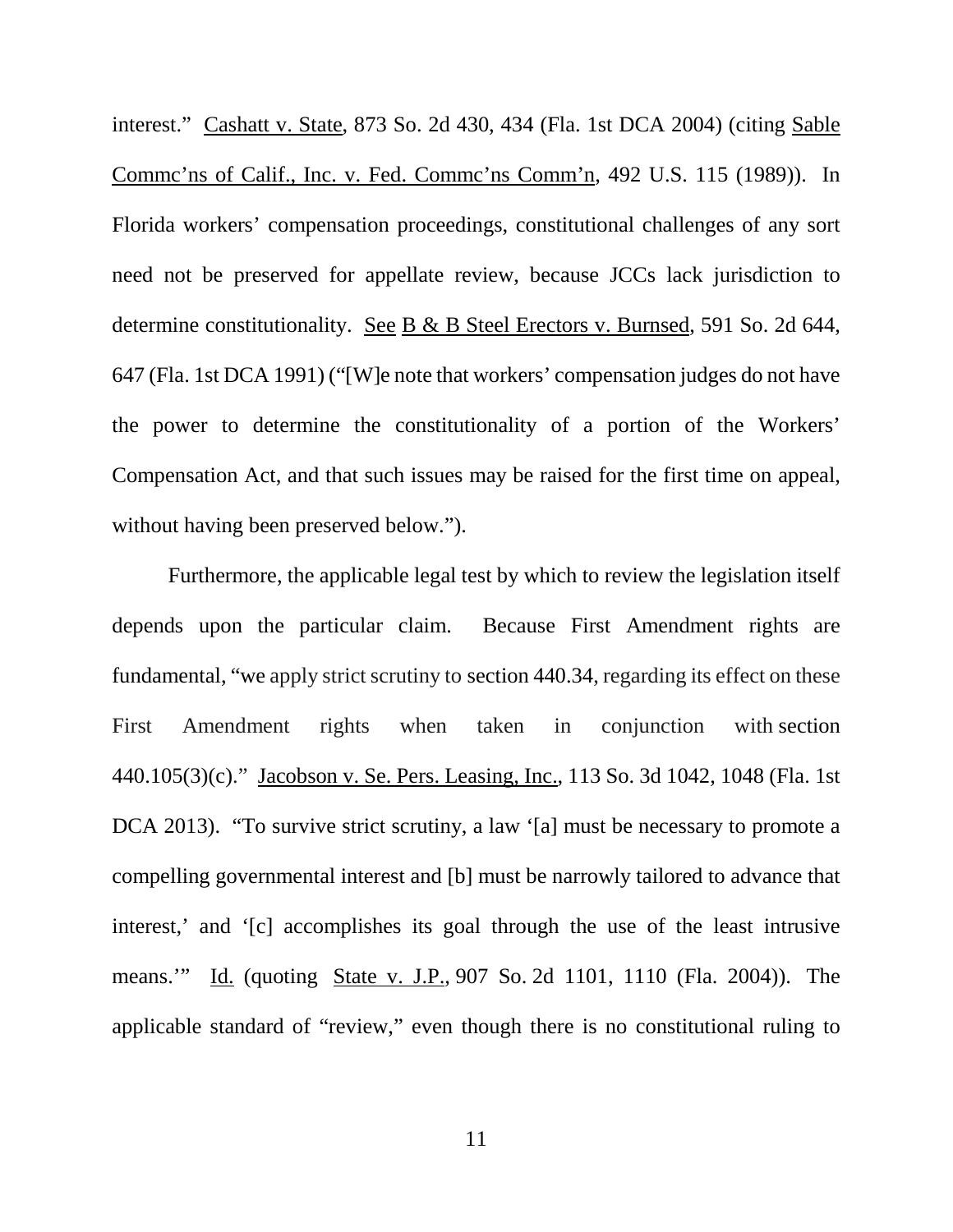review, is *de novo*. See Medina v. Gulf Coast Linen Servs., 825 So. 2d 1018, 1020 (Fla. 1st DCA 2002).

#### Analysis

## *Freedom of Speech*

Included in the First Amendment's fundamental guarantee of freedom of speech, association, and to petition for redress of grievances, is the right to hire and consult an attorney. In United Mine Workers of America, District 12 v. Illinois State Bar Association, 389 U.S. 217 (1967), the Court held that "the freedom of speech, assembly, and petition guaranteed by the First and Fourteenth Amendments" gave the union "the right to hire attorneys on a salary basis to assist its members in the assertion of their legal rights." Id. at 221-22. The Court based this conclusion on "the premise that the rights to assemble peaceably and to petition for a redress for grievances are among the most precious of the liberties safeguarded by the Bill of Rights. These rights, moreover, are intimately connected both in origin and in purpose, with the other First Amendment rights of free speech and free press," that, although not identical, are inseparable. Id. at 222. Here, Claimant argues that the fee statutes violate her right to free speech, because the evidence established that no attorney would take her case if counsel's compensation was limited to a "guideline" fee, regardless of whether that fee was paid by the E/C or by Claimant.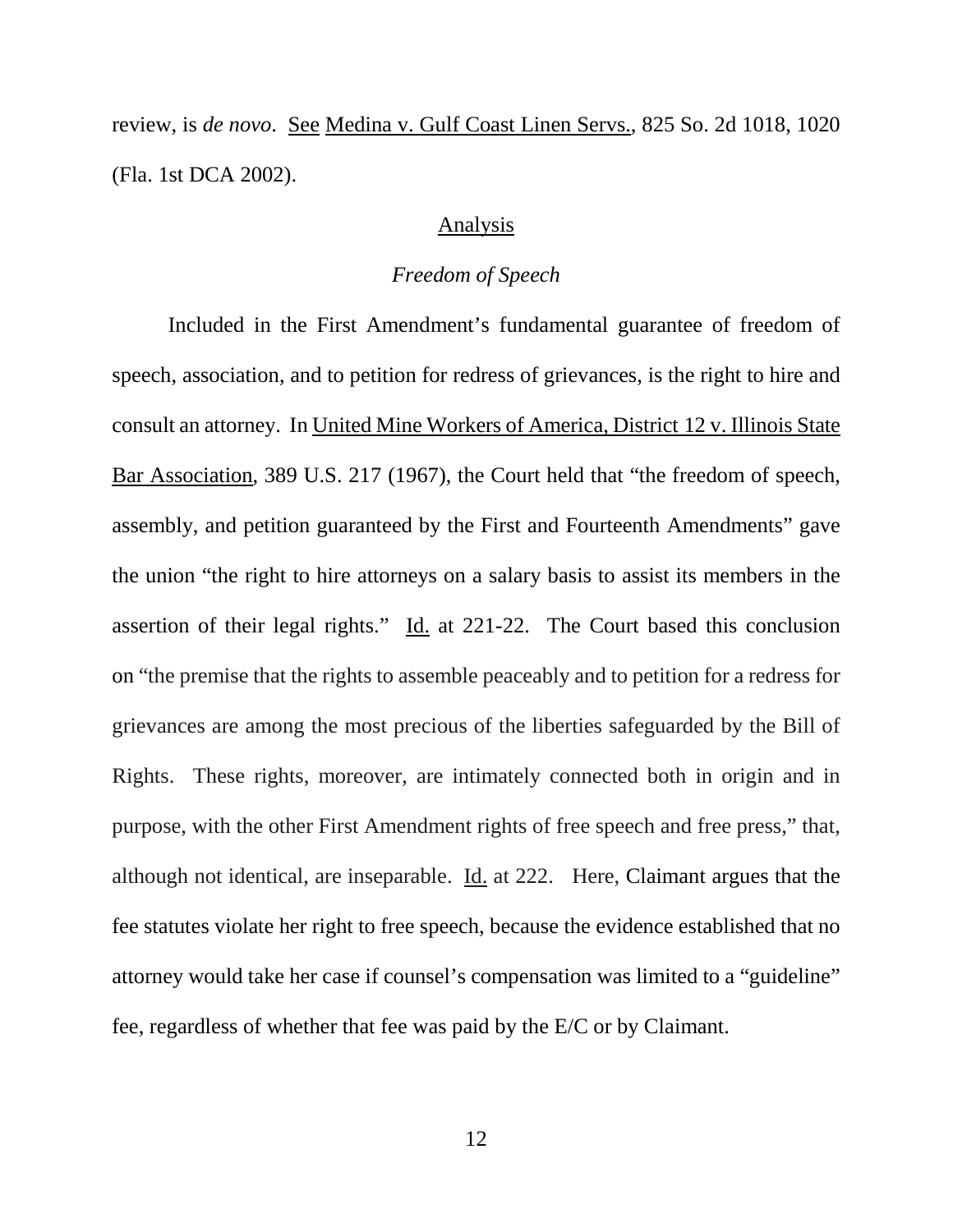In Jacobson, this court addressed a similar challenge to the fee statutes challenged here, and explained that it viewed the "speech at issue here [was] Claimant's own words – given voice through his attorney – spoken or written before the court in his defense during litigation." 113 So. 3d at 1049. The claimant in Jacobson was faced with a claim for litigation costs by the E/C and wished to hire an attorney. The court held that the fee statutes – insofar as they limited claimantpaid fees due under contract (as opposed to fees paid by an E/C to a claimant's attorney) – violated the claimant's First Amendment rights, because they completely denied his right to hire an attorney given that no benefits could ever be secured as a result of the cost hearing, even upon a successful defense against the E/C's motion to tax costs. Id. at 1048-49. Because section 440.105(3)(c), Florida Statutes, makes it a crime for an attorney to accept a fee that is not approved by a JCC, and section 440.34, Florida Statutes, prohibits a JCC from approving a fee that is not tied to the amount of benefits secured, the two statutes operated as an unconstitutional infringement on the claimant's right to hire an attorney.

Addressing the governmental interests advanced as the basis for these statutes, the Jacobson court pointed to "the regulation of attorney's fees in general . . . ; lowering the overall cost of the workers' compensation system . . . ; and protecting injured workers who are of relatively limited financial means . . . ." Id. at 1049. The court found that the general interest in regulating fees in the context of prior case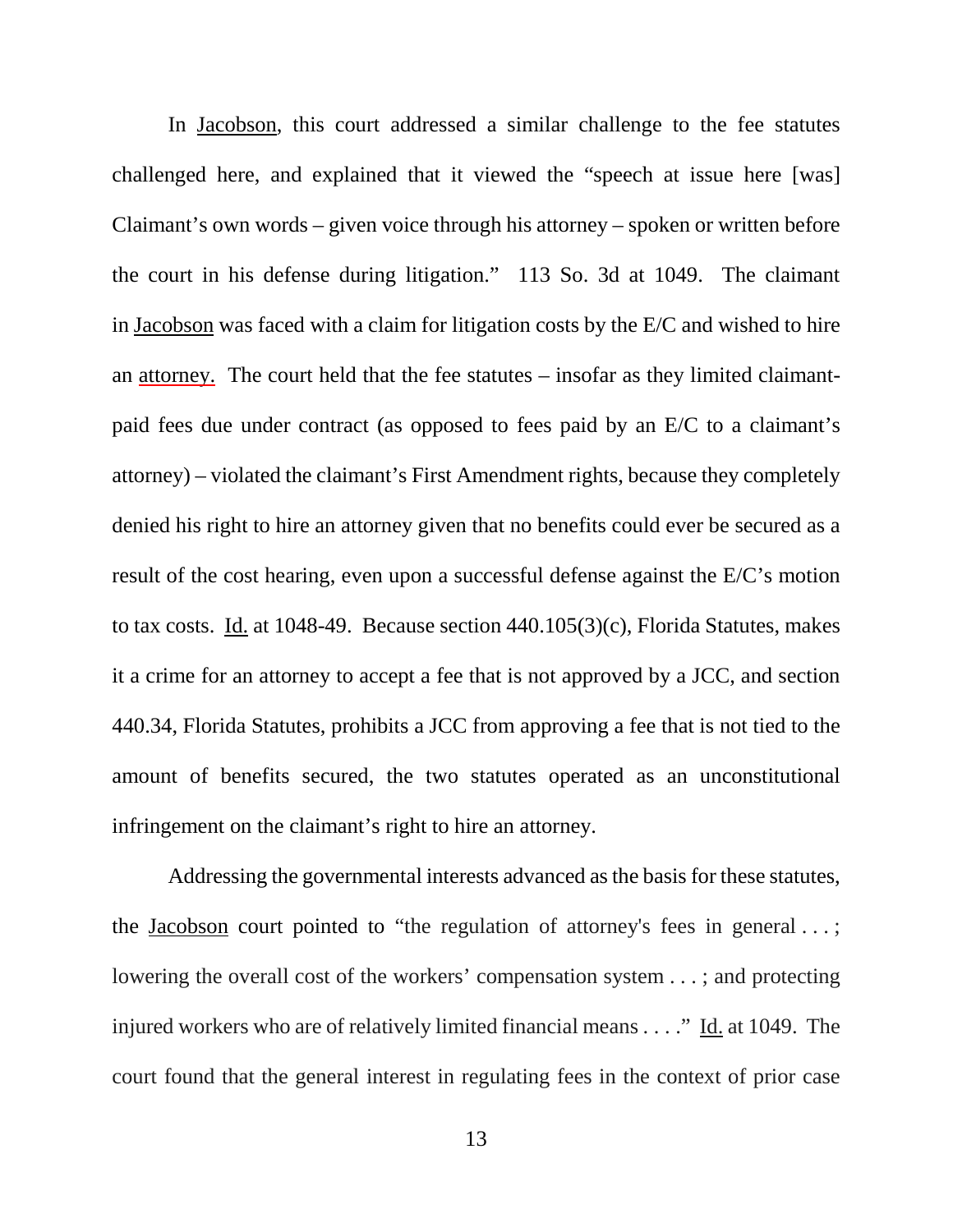law related "specifically to the state's interest in protecting the amount of benefits secured by an injured worker under chapter 440 from depletion to pay a lawyer's bills," and that it was "not evident from case law that these fee regulations represent a general interest in 'regulating attorney's fees.'"[1](#page-13-0) Id.

The Jacobson court also held that the State's interest in lowering the cost of workers' compensation premiums was "not implicated in the instant case because it is Claimant, not the E/C, who would pay the fee implicated by the legal work at issue here – defending against the E/C's motion to tax costs. Thus, premiums charged by insurers would be unaffected." Id. Finally, the court held that the interest in "protecting the body of workers' compensation benefits from depletion" was not implicated, because "there can be no depletion of benefits where there are no benefits. A successful defense against an E/C's motion to tax costs does not constitute 'benefits secured.'" Id.

Here, by contrast, Claimant was seeking to obtain workers' compensation benefits, and she properly requested the JCC approve retainer agreements, under which Claimant and her union would pay an attorney out of their own funds to pursue

Ĩ.

<span id="page-13-0"></span><sup>&</sup>lt;sup>1</sup> The cases cited were **Samaha v. State**, 389 So. 2d 639, 640 (Fla. 1980); Lundy v. Four Seasons Ocean Grand Palm Beach, 932 So. 2d 506, 510 (Fla. 1st DCA 2006); and Khoury v. Carvel Homes South, Inc., 403 So. 2d 1043, 1045 (Fla. 1st DCA 1981).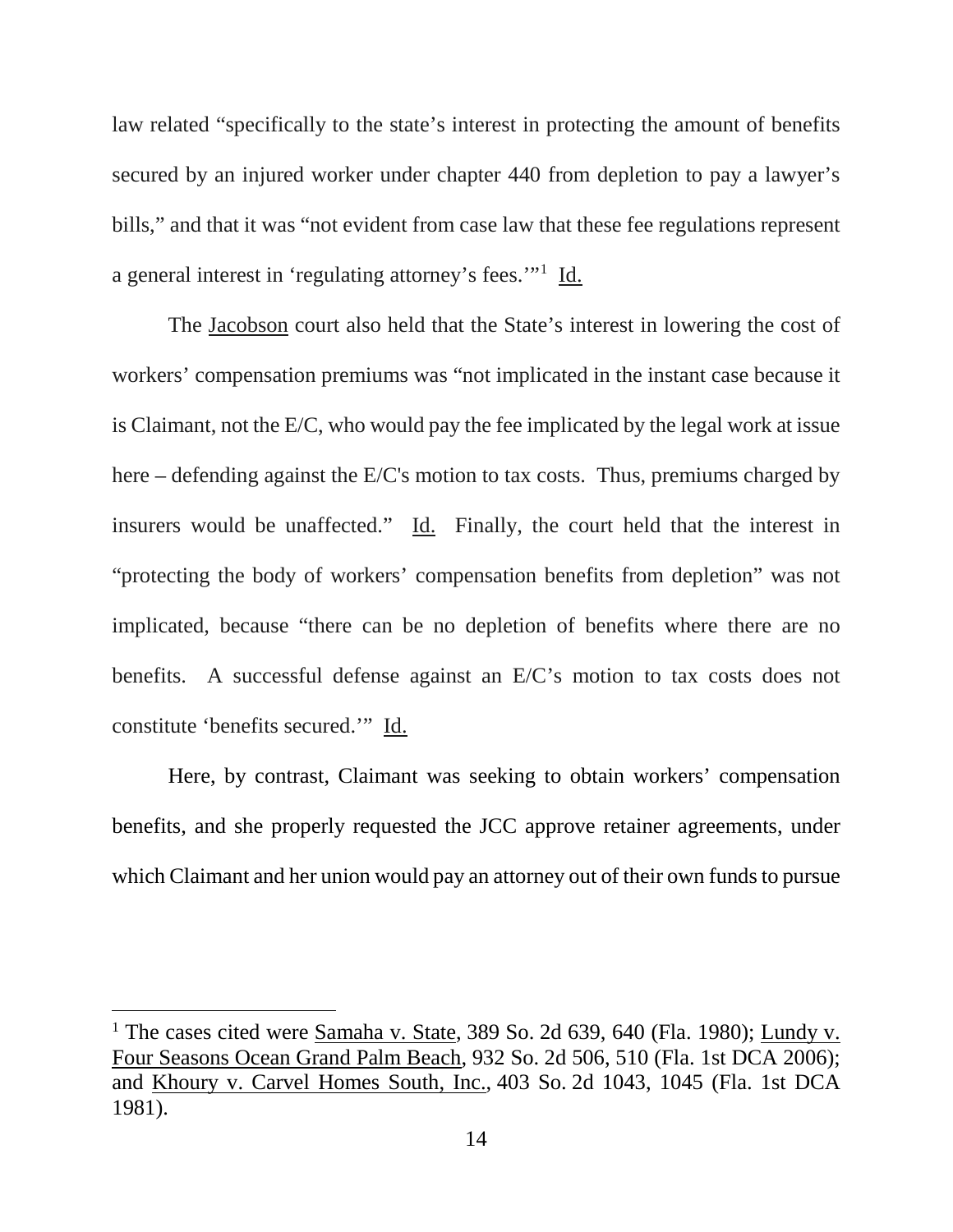those benefits. Despite this difference, the analysis that led to the holding in Jacobson still applies here, as we discuss below.

We start with the premise that "[laypersons] cannot be expected to know how to protect their rights when dealing with practiced and carefully counseled adversaries." Bhd. of R.R. Trainmen v. Va. ex rel. Va. State Bar, 377 U.S. 1, 7 (1964). Here, although the JCC specifically found the attorney affidavits would not have changed his ruling on the fee retainer issue, his ruling was that he did not have jurisdiction over the constitutional arguments, and the JCC could not declare the statutory provision unconstitutional. See Burnsed, 591 So. 2d at 647 (noting workers' compensation judges do not have authority to determine constitutionality of statutory provisions). In our view, the affidavits of the six attorneys support Claimant's argument that she could not secure their representation, as it is not economically feasible for an attorney to undertake representation in a case as complex as an exposure claim, knowing that a fee would be payable only if the claim was successful. In other words, no reasonable attorney would accept the risk of investing their labor into representing Claimant where the likelihood of receiving any compensation was uncertain.

The State cites United States Department of Labor v. Triplett, 494 U.S. 715, 717-18 (1990), to bring into question the sufficiency of Claimant's record. In <u>Triplett</u>, the assessment of the three attorneys relied upon by Mr. Triplett, as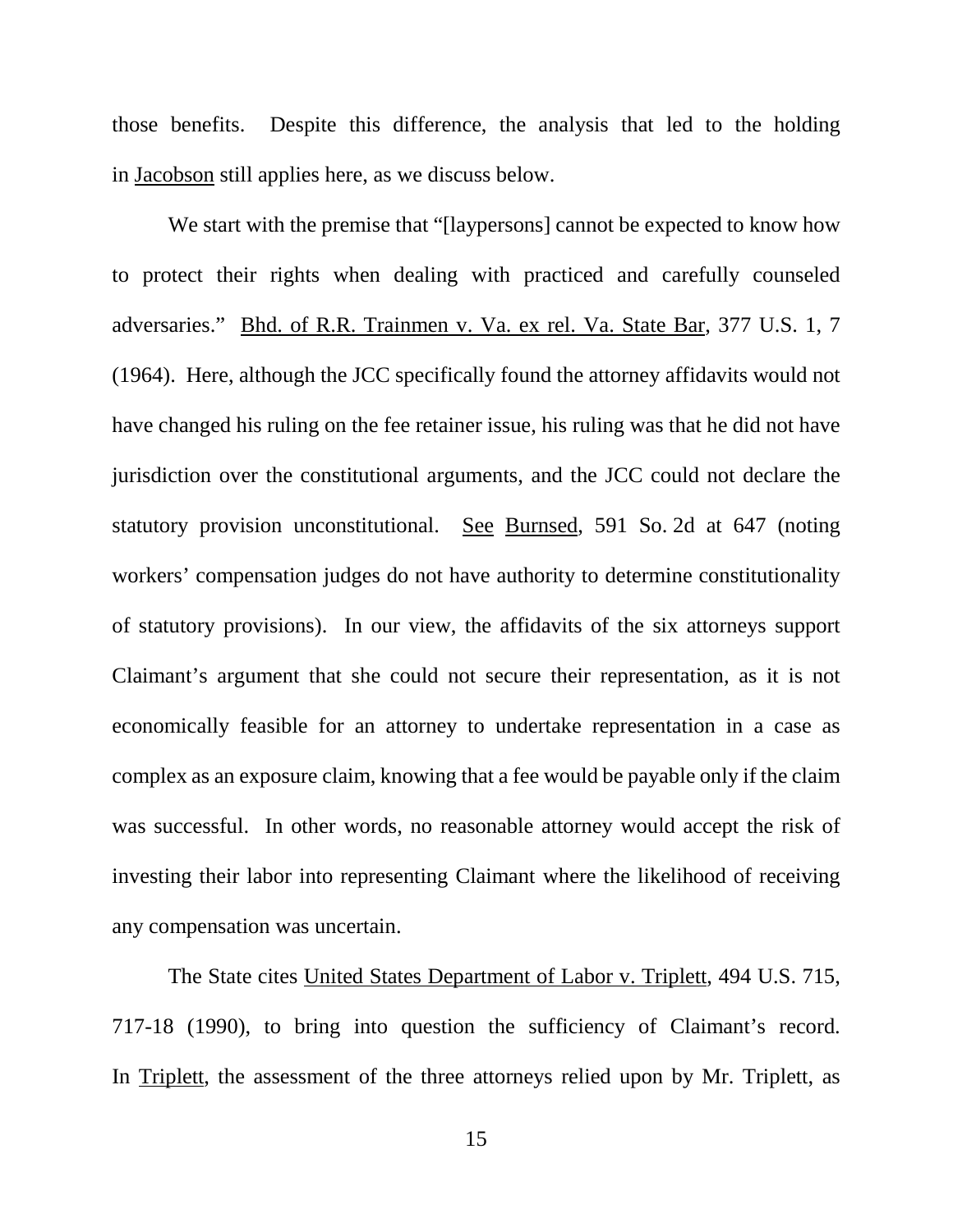described in the opinion, were all commenting in the third person: "'fewer qualified attorneys are accepting black lung claims,' and that more claimants are proceeding *pro se*. . . . 'few attorneys are willing to represent black lung claimants.' . . . 'many of his colleagues had '. . . stated unequivocally that they would not take black lung cases. . . .'" 494 U.S. at 723. Here, in contrast, the six affidavits spoke in the first person: All six attorneys averred they would not be able to take this case on a contingency basis under the current statutory scheme, where a fee is paid only if the prosecution of the claim is successful. The evidence is direct, unlike the evidence rejected in Triplett, 494 U.S. at 723-24, and the evidence persuasively supports Claimant's argument that sections 440.105 and 440.34 thwart her First Amendment rights, which can be adequately exercised only by obtaining legal representation.

Thus, because Claimant, a layperson, required legal counsel to pursue her claim for benefits, and without counsel she was in all likelihood destined to fail in that pursuit, there were no benefits to deplete, as in Jacobson. Therefore, the interest in regulating attorney's fees under the guise of protecting the amount of benefits secured by an injured worker against unreasonable attorney's fee payments, or of protecting the body of workers' compensation benefits from depletion, was not and could not be implicated if securing any benefits was effectively prevented by Claimant's inability to secure counsel. As the court in Jacobson observed, "there can be no depletion of benefits where there are no benefits." 113 So. 3d at 1049.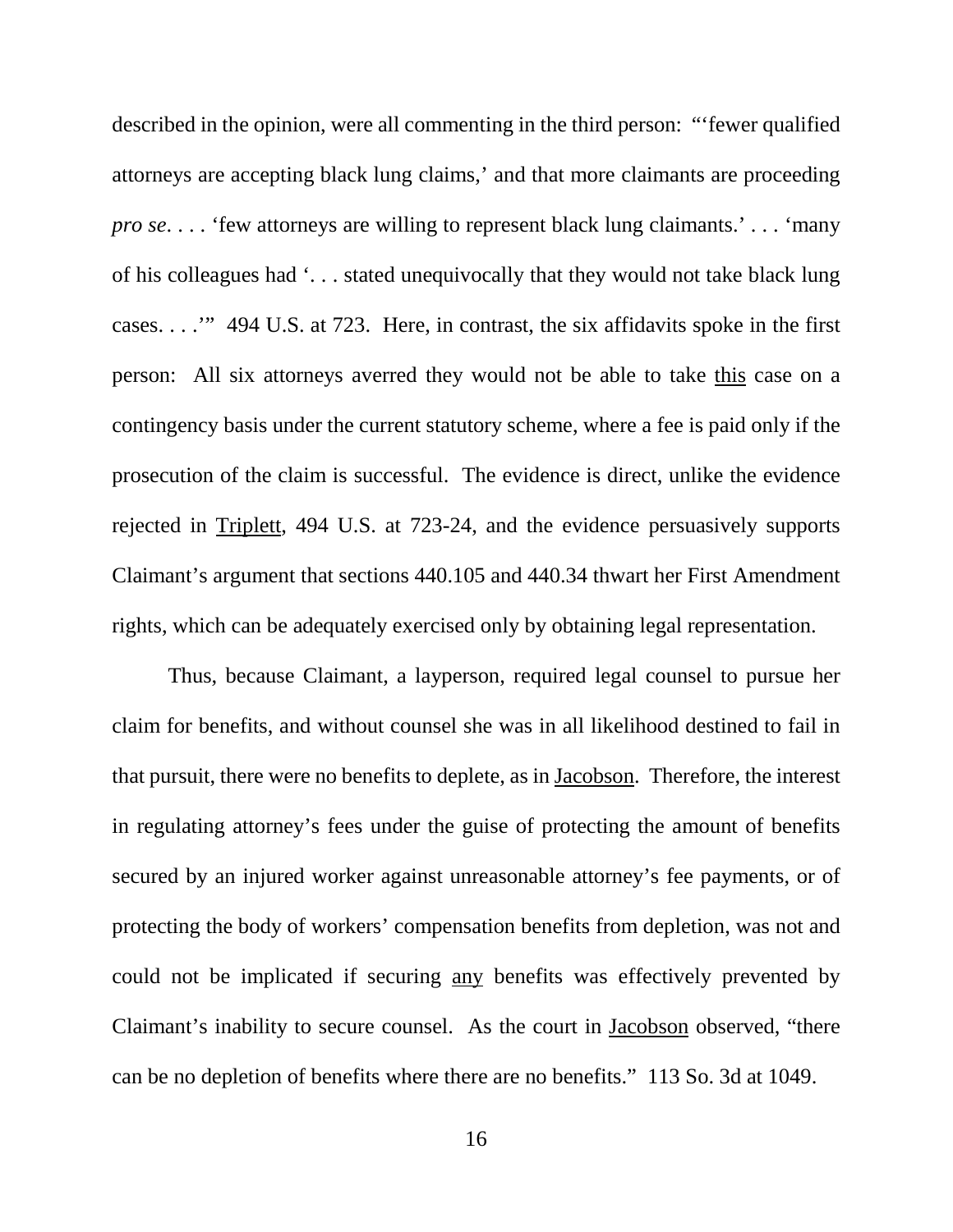Furthermore, even to the extent that Claimant may have prevailed, and was only entitled to an E/C-paid fee based on the guidelines which would not cover the amount she paid out of pocket, Claimant would still be left in a better position with counsel, as without counsel she likely would obtain no benefits at all (and been exposed to a potential claim for costs as well). As noted in the concurring opinion to In re Amendment to the Rules Regulating the Florida Bar – Rule  $4-1.5(f)(4)(B)$ of the Rules of Professional Conduct, 939 So. 2d 1032, 1041 (Fla. 2006), "[t]here are many reasons why a client would choose a particular lawyer at a rate which would be higher than that charged by other lawyers." Likewise, there may be many reasons why a claimant in a workers' compensation case may choose to pay more in attorney's fees than she otherwise would under the guidelines, including increasing her likelihood of obtaining any benefits at all. The equation is simple: Some compensation is superior to no compensation.

Furthermore, again as in Jacobson, an attorney's fee paid by Claimant and her union would have no impact on workers' compensation premiums, because Claimant and her union are the ones paying the fee, not the E/C. If Claimant prevailed, the E/C still could not be required to pay more in fees that the Legislature allows under section 440.34, Florida Statutes, regardless of Claimant obtaining legal counsel not authorized under chapter 440, as Claimant would pay the excess fee.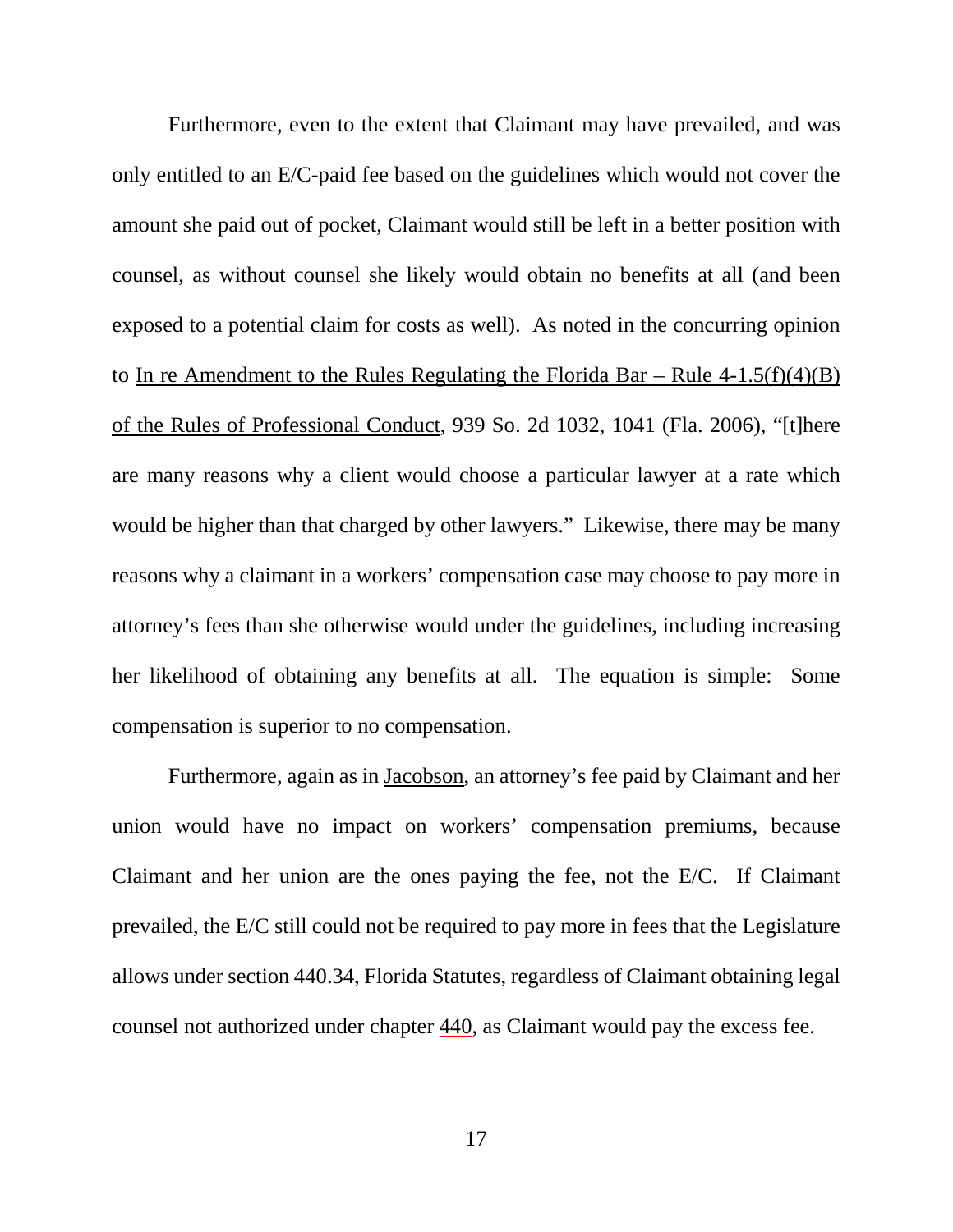Nor are we persuaded that the exception to strict scrutiny review for laws that permissibly restrict the time, place, or manner of the exercise of the applicable rights has been satisfied. As we noted in Jacobson, "such [time, place and manner] laws must (a) be content-neutral, (b) be narrowly tailored to serve a significant (rather than "compelling") governmental interest, and (c) leave open alternative channels of communication." 113 So. 3d at 1049 (citing Clark v. Cmty. for Creative Non– Violence, 468 U.S. 288, 293 (1984)).

Applying this test here, sections 440.105(3)(c) and 440.34 fail, because

[t]here is no significant governmental interest being served, because there is no "benefit secured" associated with the fees at issue in this case and, thus, no need to protect such from depletion. Moreover, the legislation is not content-neutral. "The principal inquiry in determining content neutrality, in speech cases generally and in time, place, or manner cases in particular, is whether the government has adopted a regulation of speech because of disagreement with the message it conveys." *Ward [v. Rock Against Racism*, 491 U.S. 781, 791, 1989)]. The fee restrictions at issue here are not content-neutral, both because they are limited to work done on workers' compensation issues as opposed to other areas of law, and because they are imposed only on claimants arguing [entitlement to benefits], rather than on both parties' arguments . . . .

Id. at 1050.

Thus, we conclude that, to the extent these statutes prohibit a workers' compensation claimant (or a claimant's union) from paying attorney's fees out of their own funds for purposes of litigating a workers' compensation claim, these statutes are unconstitutional, because they impermissibly infringe on a claimant's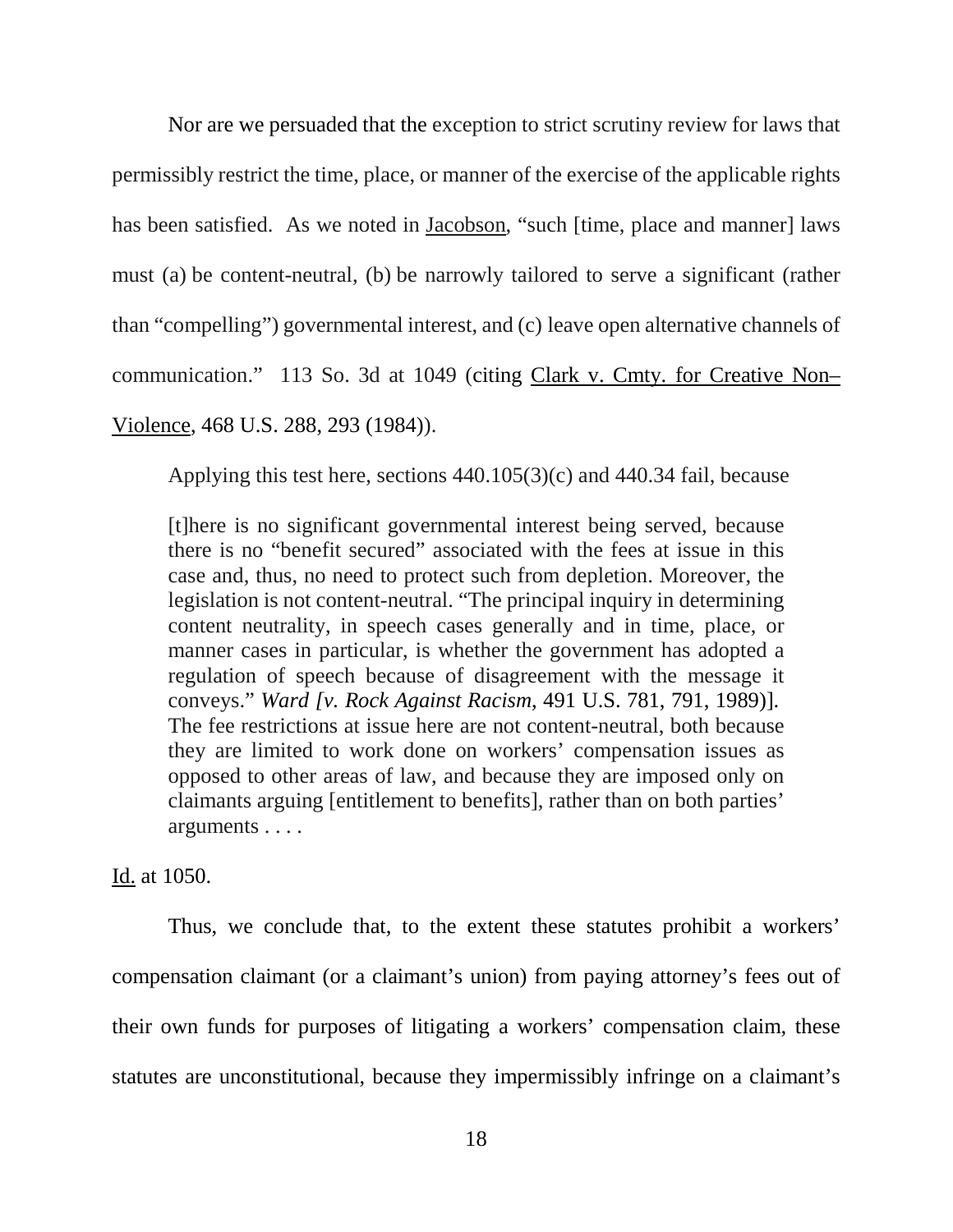rights to free speech and to seek redress of grievances. Additionally, any fee agreement "must nonetheless, like all fees for Florida attorneys, comport with the factors set forth in *Lee Engineering & Construction Co. v. Fellows,* 209 So. 2d 454, 458 (Fla.1968), and codified in the [Rules Regulating the Florida Bar at rule 4–](https://a.next.westlaw.com/Link/Document/FullText?findType=L&pubNum=1000006&cite=FLSTBARR4-1.5&originatingDoc=I193ee2c9cde611e2981ea20c4f198a69&refType=LQ&originationContext=document&transitionType=DocumentItem&contextData=(sc.History*oc.UserEnteredCitation)) [1.5\(b\).](https://a.next.westlaw.com/Link/Document/FullText?findType=L&pubNum=1000006&cite=FLSTBARR4-1.5&originatingDoc=I193ee2c9cde611e2981ea20c4f198a69&refType=LQ&originationContext=document&transitionType=DocumentItem&contextData=(sc.History*oc.UserEnteredCitation))" Jacobson, 113 So. 3d at 1052. Consequently, we hold that no attorney accepting fees in this situation may be prosecuted under section 440.105(3)(c), Florida Statutes.

# *Freedom to Contract*

The Jacobson court also held that the statutes under review violated the claimant's right to contract for legal services. Id. at 1050. "The right to make contracts of any kind, so long as no fraud or deception is practiced and the contracts are legal in all respects, is an element of civil liberty possessed by all persons who are sui juris. It is both a liberty and property right and is within the protection of the guaranties against the taking of liberty or property without due process of law." State ex rel. Fulton v. Ives, 167 So. 394, 398-99 (Fla. 1936) (citations omitted). "The right to contract is one of the most sacrosanct rights guaranteed by our fundamental law." Lawnwood Med. Ctr. v. Seeger, 959 So. 2d 1222, 1224 (Fla. 1st DCA 2007).

"Like the First Amendment rights to freedom of speech, assembly, and petition, the right to contract for legal services is a fundamental right, implicating strict scrutiny." Jacobson, 113 So. 3d at 1050. Although strict scrutiny applies,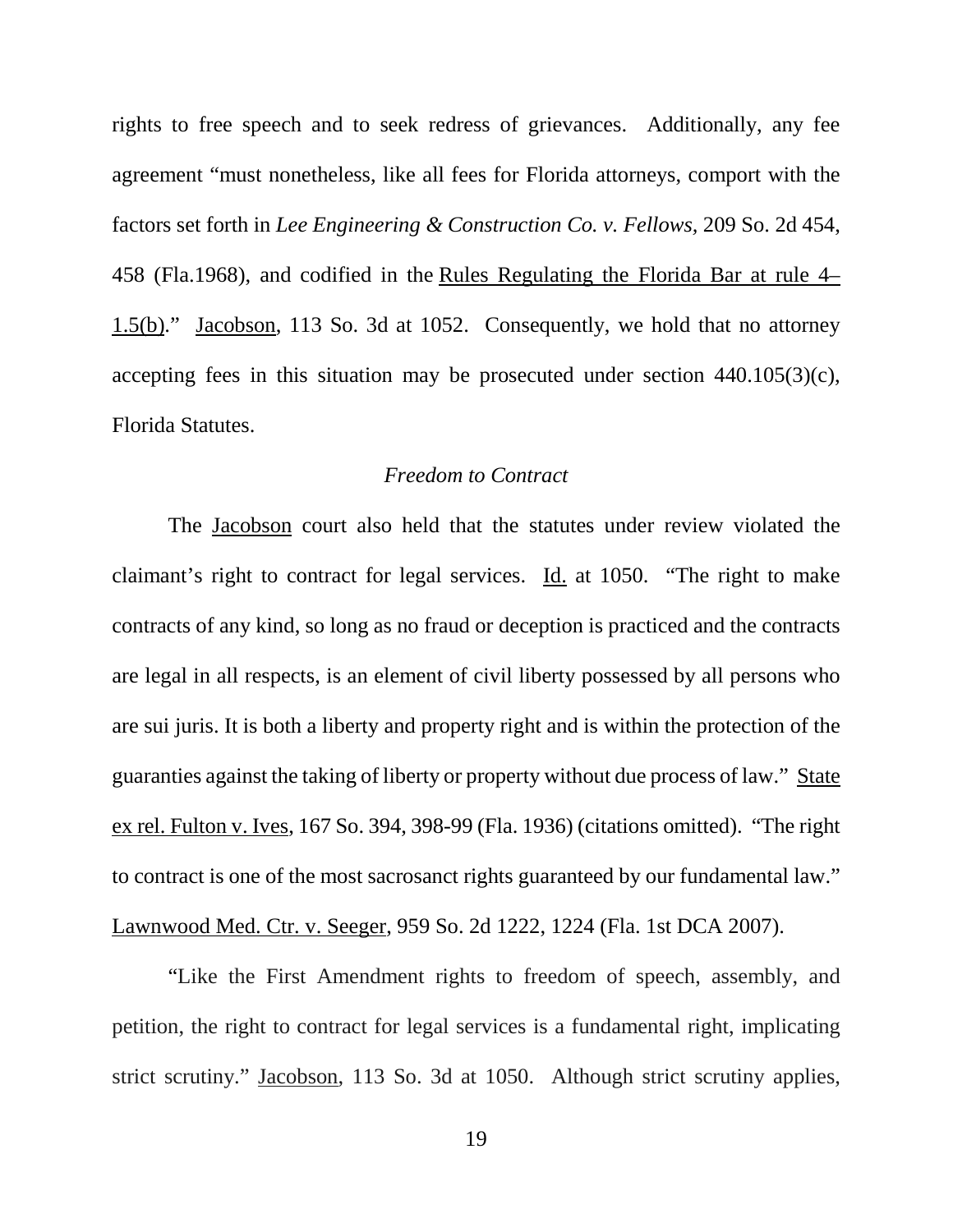because the right to contract is a property right, the relevant exception to strict scrutiny review is whether the restrictions on the right to contract represent a "reasonable restraint" under the State's police power, "the right being 'the general rule' and its restraint 'the exception to be exercised when necessary to secure the comfort, health, welfare, safety and prosperity of the people.'" Id. at 1050-51 (quoting Golden v. McCarty, 337 So. 2d 388, 390 (Fla. 1976)).

The Jacobson court determined that the statutory limitations on attorney's fees were not a permissible exercise of that police power in the context of a legal defense against a motion to tax costs, because the fee provisions precluded entirely the claimant's ability to obtain legal representation. Id. at 1051. The Jacobson court distinguished the determination in Lundy v. Four Seasons Ocean Grand Palm Beach, 932 So. 2d 506 (Fla. 1st DCA 2006), that section 440.34 "'does not offend the right to freely contract,'" on grounds that Lundy addressed E/C-paid fees as opposed to claimant-paid fees. Id. at 1052 (quoting Lundy, 932 So. 2d at 510).

Here, although, Claimant is seeking benefits (unlike the claimant in Jacobson), she argues that her right to contract is no less violated by the strict adherence to the fee schedule than it was under the circumstances in Jacobson, where the issue was not an E/C-paid fee, but a claimant-paid fee, because the challenged statutes prevented Claimant from retaining and paying an attorney with her own funds (or those of her union) in an amount not based on the mandated statutory fee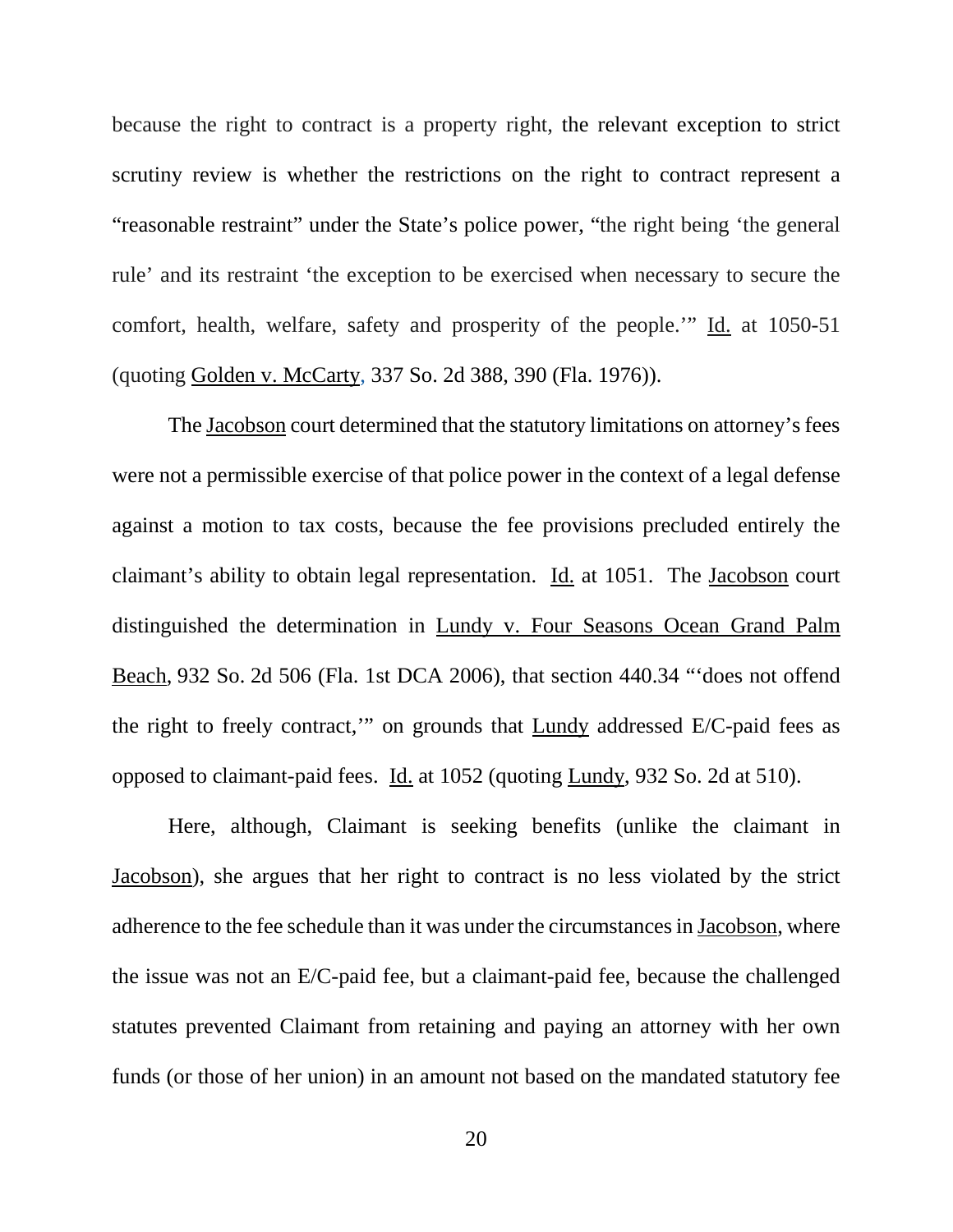schedule. The issue, therefore, is whether sections 440.105 and 440.34 are constitutionally permissible restrictions on claimant-paid fees based on the State's police power.

"There is no settled formula for determining when the valid exercise of police power stops and an impermissible encroachment on private property rights begins." Graham v. Estuary Props., Inc., 399 So. 2d 1374, 1380 (Fla. 1981) (reviewing decision to deny approval for development of wetlands). As we noted in Jacobson, however, the Florida Supreme Court listed some factors in Graham which have been considered in past appeals, and the Jacobson court found that the following of those factors were relevant in addressing the fees statutes at issue here: (1) whether the regulation confers a public benefit or prevents a public harm; (2) whether the regulation promotes the health, safety, welfare, or morals of the public; and (3) whether the regulation is arbitrarily and capriciously applied. Jacobson, 113 So. 3d at 1051.

Regarding factor (1), the supreme court observed, "If the regulation creates a public benefit it is more likely an exercise of eminent domain, whereas if a public harm is prevented it is more likely an exercise of the police power." Graham, 399 So. 2d at 1381. The fee regulations here are intended to prevent public harm, and are therefore at least purportedly an exercise of the State's police power. See generally City of El Paso v. Simmons, 379 U.S. 497, 508 (1965) (noting, in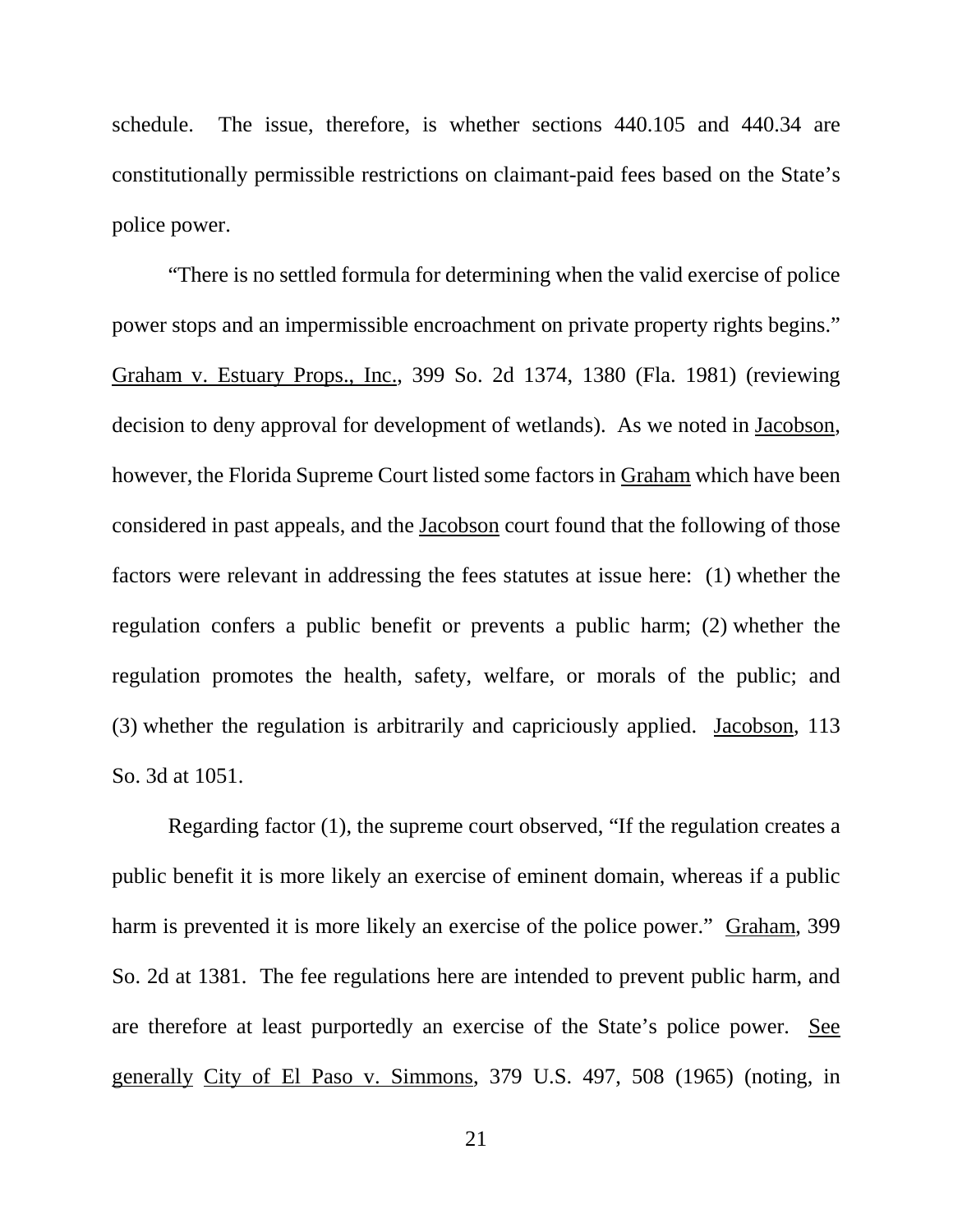reviewing statute governing forfeiture of public land sale contracts for nonpayment of interest, that Legislature has "wide discretion" in determining what is necessary to protect general welfare of people in association with police power).

For the same basic reasons addressed above holding that these statutes do not advance the State's interest in regulating attorney's fees to protect the amount of benefits a claimant is awarded, the statutes do not actually prevent a public harm. To the contrary, as Claimant established, the statutes actually operated to discourage attorneys from representing her, thus potentially placing the burden for any allegedly compensable injury or condition, which might normally be borne by the E/C, on the public as a whole, if Claimant is forced to access governmental benefits. Thus, the statutes cannot be reasonably read to prevent a public harm.

Likewise, the statutes' restrictions on a claimant's ability to contract for legal representation to obtain benefits no longer promote the health, safety, welfare, or morals of the public when, as demonstrated here, an injured worker is unable to secure benefits to which she could potentially otherwise be entitled under law, because of the statutory restrictions on attorney compensation. Finally, application of the statutes to this scenario is arbitrary and capricious, because only the attorney's fees paid to claimants' attorneys are regulated, and E/Cs are free to contract for legal services without limitation. See id. (holding application of statutes to scenario in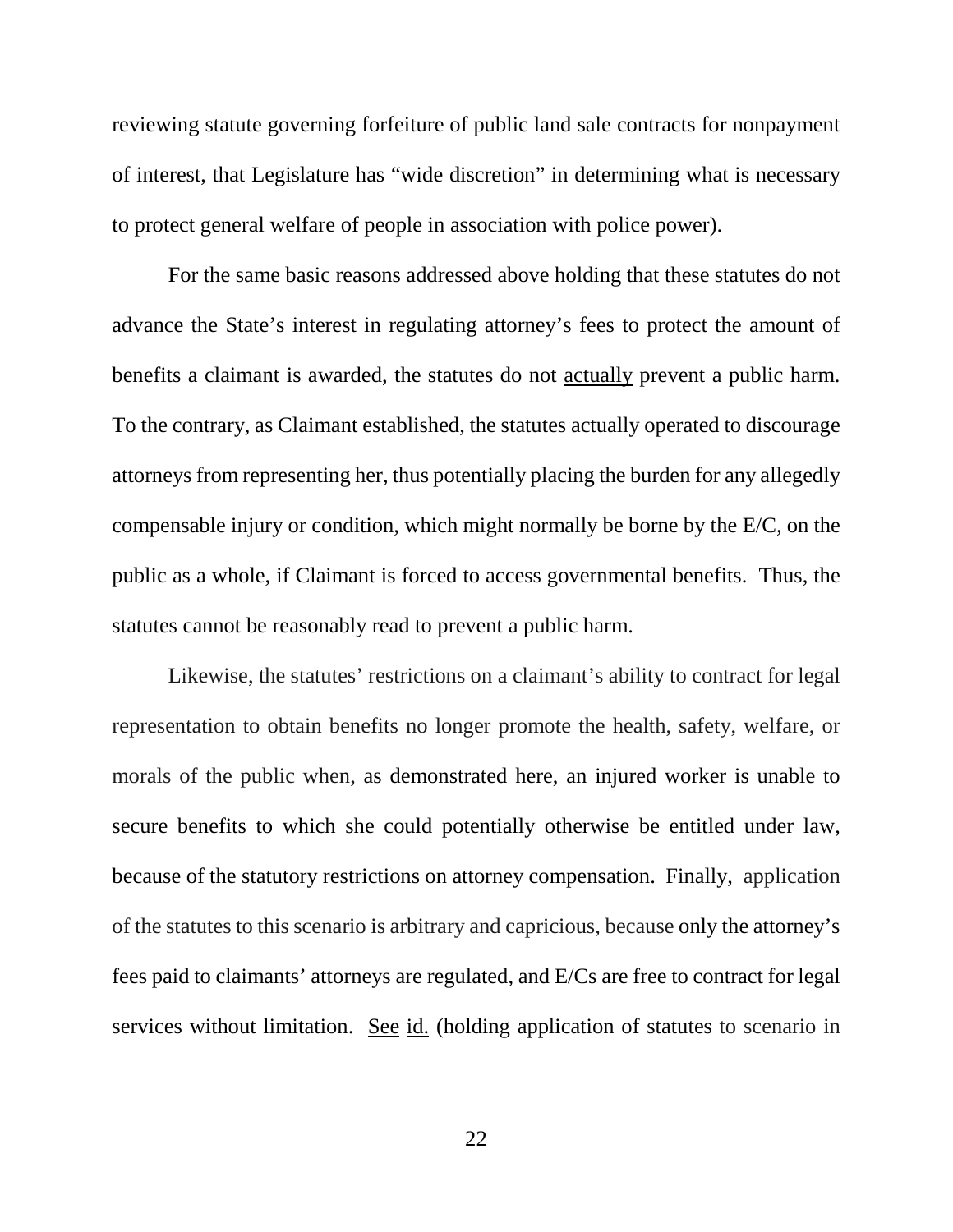which only claimant is restricted from paying for legal services in an action for costs is arbitrary and capricious).

We recognize that the Legislature could intend to prevent the public harm caused when injured workers might quixotically seek benefits the worker is highly unlikely to obtain. In addition, the Legislature could rationally seek to disincentivize meritless litigation which disrupts the workplace and causes unnecessary hostility between employers and employees. But in a free society which attempts to allow individuals the intellectual prerogative to personally weigh the benefits and risk of exercising their statutory right to obtain redress for their injury, we hold that the rational intent to minimize workplace litigation cannot ultimately trump the benefits the public obtains by allowing an injured worker, or one who personally thinks she is injured, to seek redress under law. Thus, the public harm to be prevented – undue depletion of workers' financial resources and undue disruption of the workplace – does not prevail against the individual's right to contract for legal representation.

Because the record establishes that Claimant demonstrated that, as applied to her, the restrictions on her right to contract for legal work in workers' compensation cases do not adequately prevent public harm, no longer promote the health, safety, welfare, and morals of the public, and are being arbitrarily and capriciously applied, sections 440.105 and 440.34 are not a valid exercise of the State's police power, and thus are unconstitutional violations of the right to contract.

23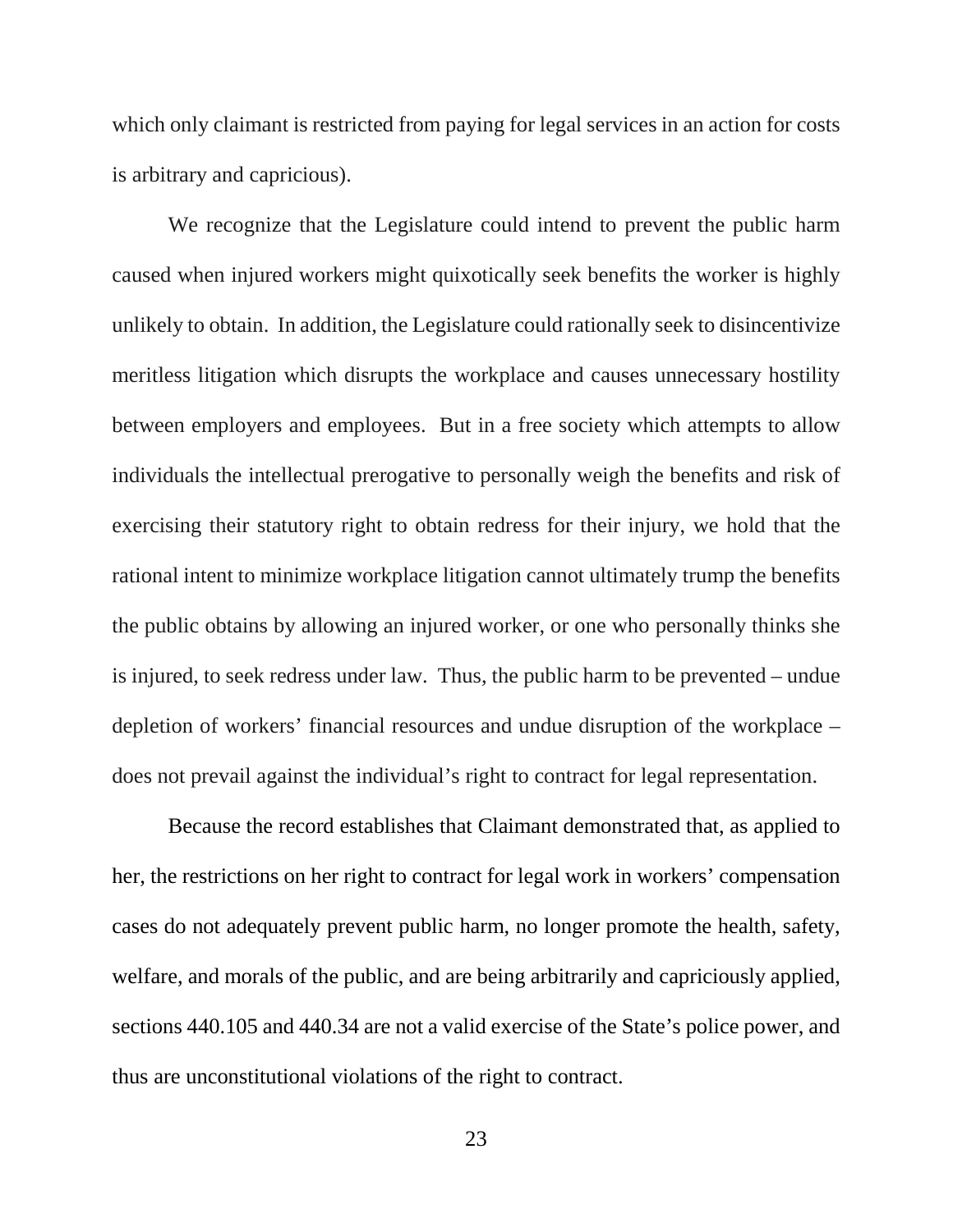#### *Waiver*

Florida case law has long recognized that an individual can waive his or her personal constitutional rights. In re Shambow's Estate v. Shambow, 15 So. 2d 837, 837 (Fla. 1943) ("It is fundamental that constitutional rights which are personal may be waived."). Courts have also recognized the ability to waive various protective rights, including the right to present mitigating evidence in the penalty phase of a first-degree murder trial, see Spann v. State, 857 So. 2d 845, 853 (Fla. 2003); the right to require a warrant before authorities can search one's property, see Lockwood v. State, 470 So. 2d 822 (Fla. 1985); the right to remain silent, see Bailey v. State, 31 So. 3d 809, 812 (Fla. 1st DCA 2009); and the right to a jury or speedy trial, see Torres v. State, 43 So. 3d 831 (Fla. 1st DCA 2010), and State v. Burgess, 153 So. 3d 286 (Fla. 2d DCA 2014).

Logically, then, if a person can waive constitutional rights, a person can also waive statutory rights such as those in section 440.34, Florida Statutes. For example, in In re Amendment to the Rules Regulating the Florida Bar – Rule  $4-1.5(f)(4)(B)$ of the Rules of Professional Conduct, the Florida Supreme Court approved a Florida Bar rule that allowed medical malpractice plaintiffs to waive the constitutional caps on attorney's fees, subject to certain conditions. 939 So. 2d at 1038-39. Notably, those conditions did not require judicial review of such waivers; whereas in the workers' compensation context, the JCC must approve as reasonable the fee a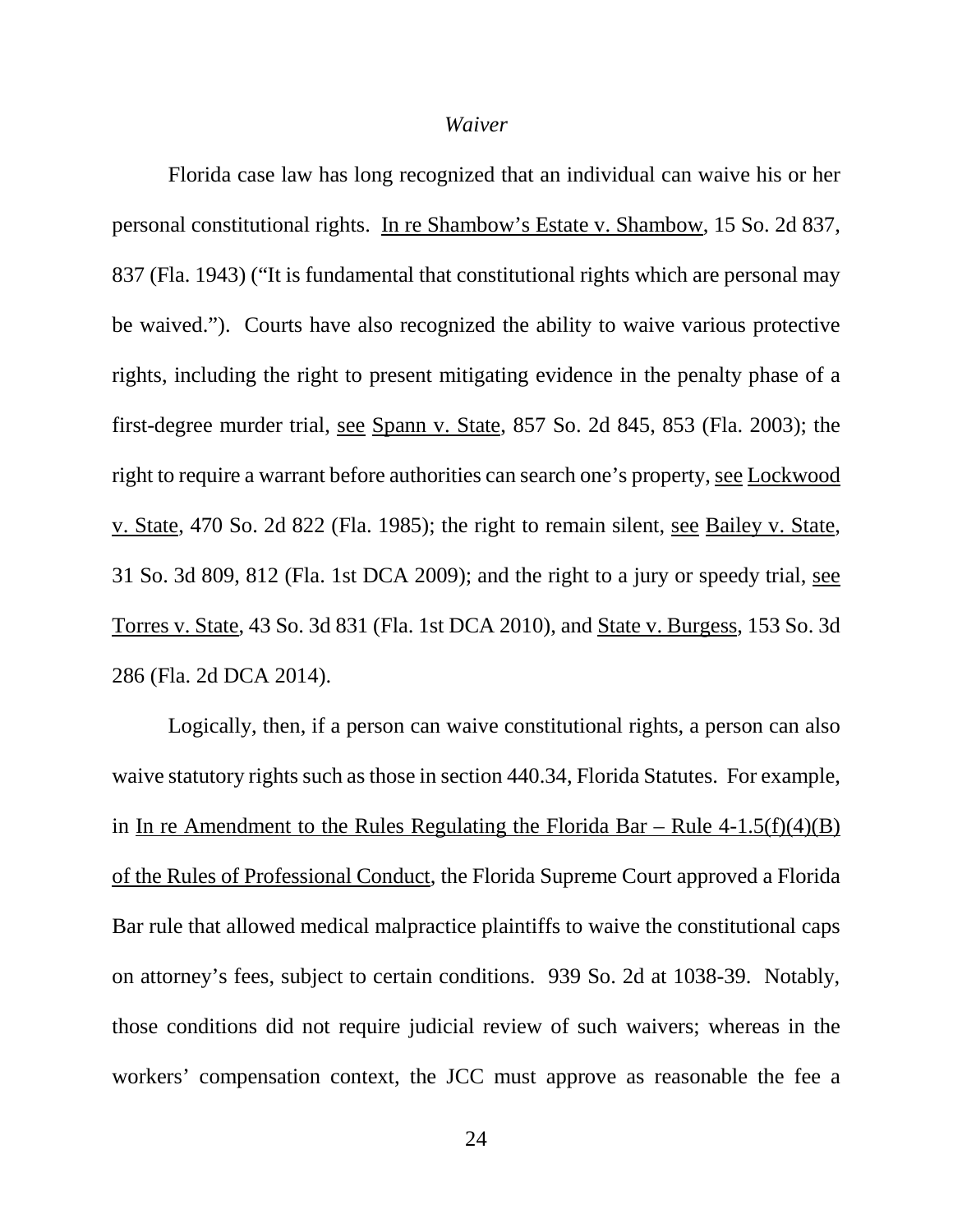claimant agrees to pay her attorney. Likewise, here, we see no reason why a workers' compensation claimant should not be able to waive a limitation on claimant attorney's fees and agree to pay her attorney with her own (or someone else's) funds, subject to a JCC's finding that the fee is reasonable.

#### Conclusion

In conclusion, the restrictions in sections 440.105 and 440.34, when applied to a claimant's ability to retain counsel under a contract that calls for the payment of a reasonable fee by a claimant (or someone on his or her behalf), are unconstitutional violations of a claimant's rights to free speech, free association, and petition – and are not permissible time, place, or manner restrictions on those rights. Likewise, those provisions also represent unconstitutional violations of a claimant's right to form contracts – and are not permissible police power restrictions on those rights. Thus, we hold that the criminal penalties of section 440.105(3)(c), Florida Statutes, are unenforceable against an attorney representing a workers' compensation client seeking to obtain benefits under chapter 440, as limited by other provisions discussed above.

We conclude that the statutory restrictions are unconstitutional, and that the proper remedy is to allow an injured worker and an attorney to enter into a fee agreement approved by the JCC, notwithstanding the statutory restrictions.

25